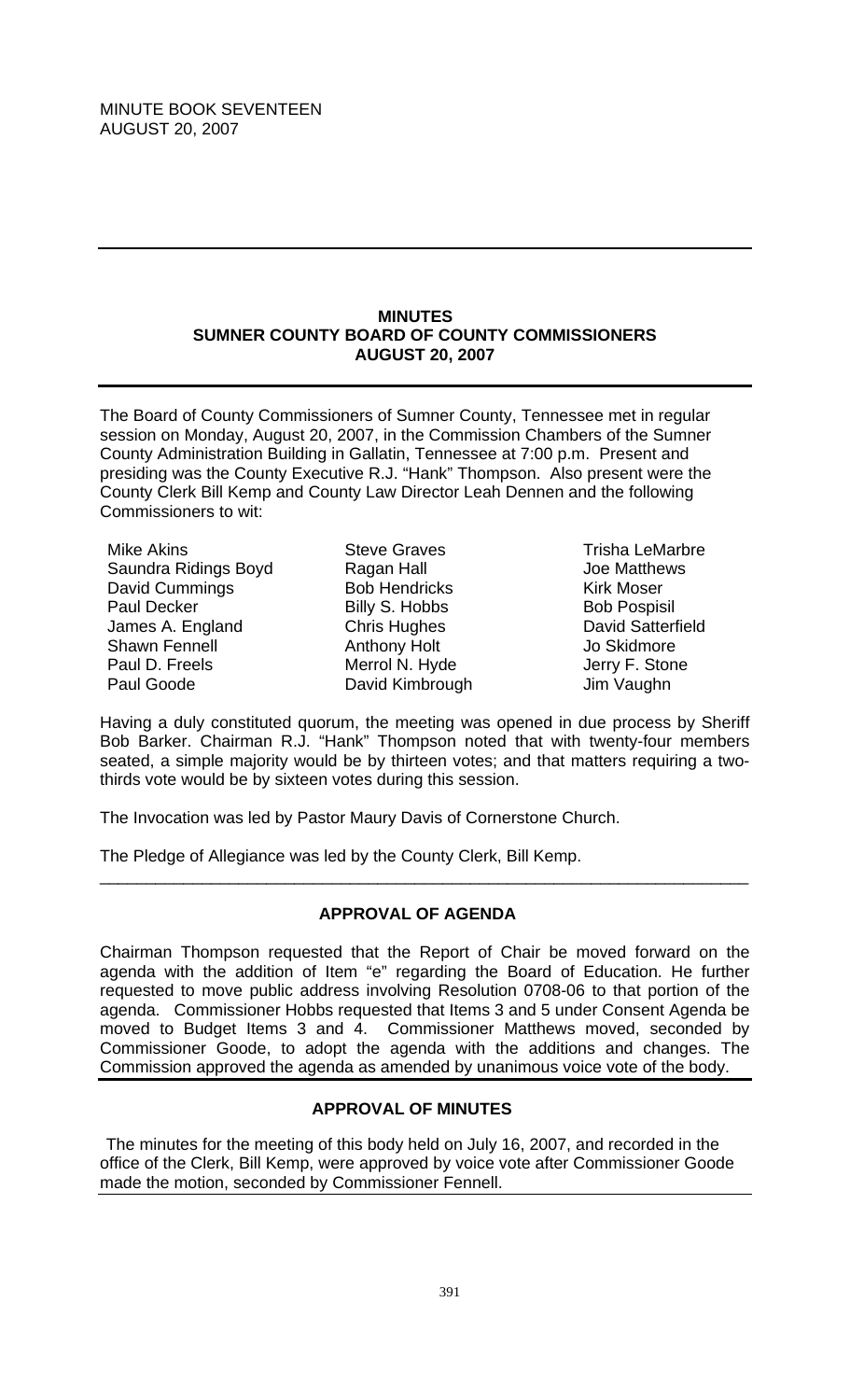### **REPORT OF THE CHAIR**

Chairman Thompson introduced the following resolution.

### **A RESOLUTION HONORING MISS MARTI GUICE**

 **WHEREAS,** Miss Marti Guice, a recent graduate of Beech High School, successfully defended her Class AAA long jump crown at the Track and Field State Championship and claimed her second consecutive title with a jump of 19 feet, 2.25 inches; and

**WHEREAS**, Miss Guice, is a positive role model for all persons and through her influence and dedication has positively influenced numerous students with her outstanding athletic skills; and

**WHEREAS,** Miss Guice, through her outstanding efforts in all her endeavors, has brought honor, not only to herself, but to her school, community, and county and represents the future of our county.

**NOW, THEREFORE, BE IT RESOLVED** by the Sumner County Board of County Commissioners meeting in regular session on this the  $20<sup>th</sup>$  day of August, 2007 that this body does hereby congratulate and commend Miss Marti Guice for her outstanding achievements; and

**BE IT FURTHER RESOLVED** that this resolution shall be spread on the minutes of this body and the Clerk is to furnish a copy of this resolution to Miss Marti Guice.

\_\_\_\_\_\_\_\_\_\_\_\_\_\_\_\_\_\_\_\_\_\_\_\_\_\_\_\_\_\_\_\_\_\_\_\_\_\_\_\_\_\_\_\_\_\_\_\_\_\_\_\_\_\_\_\_\_\_\_\_\_\_\_\_

Upon motion of Comm. Stone, seconded by Comm. Freels, the Commission voted unanimously to approve the Certificate of Recognition honoring Ms. Guise.

\_\_\_\_\_\_\_\_\_\_\_\_\_\_\_\_\_\_\_\_\_\_\_\_\_\_\_\_\_\_\_\_\_\_\_\_\_\_\_\_\_\_\_\_\_\_\_\_\_\_\_\_\_\_\_\_\_\_\_\_\_\_\_\_

# Commissioner Stone introduced the following resolution: **A RESOLUTION HONORING THE 8U GOODLETTSVILLE STORM SOFTBALL TEAM**

**WHEREAS,** the 8U Goodlettsville Storm softball team led by head coach, Brad Woodis, and Assistant Coaches Matthew Lascara, Ronnie King, Kevin Carlisle, and David Lewis, recently captured the Tennessee 8 Year Old Fast-Pitch State Championship Title named by the United States Fast-Pitch Association; and

 **WHEREAS,** Carley Carlisle, Taylor Grayson, Anastasia Hayes, Grace Lascara, Savannah Lewis, Lacy Marlin, Ashley Raymont, Hannah Rivera, Emily Robertson, Riley Sperlich, Abbie Vaughn, and Madie Woodis have put forth hard work and dedication; and

**WHEREAS,** the 8U Goodlettsville Storm softball team as well as its coaches have distinguished themselves for their outstanding efforts and through their determination and hard work, has brought honor, not only to themselves, but to their community and represents the future leadership of our county.

 **NOW, THEREFORE BE IT RESOLVED** by the Sumner County Board of County Commissioners meeting in regular session on this the  $20<sup>th</sup>$  day of August, 2007 that this body does hereby congratulate the 8U Goodlettsville Storm softball team and coaches for their outstanding achievement; and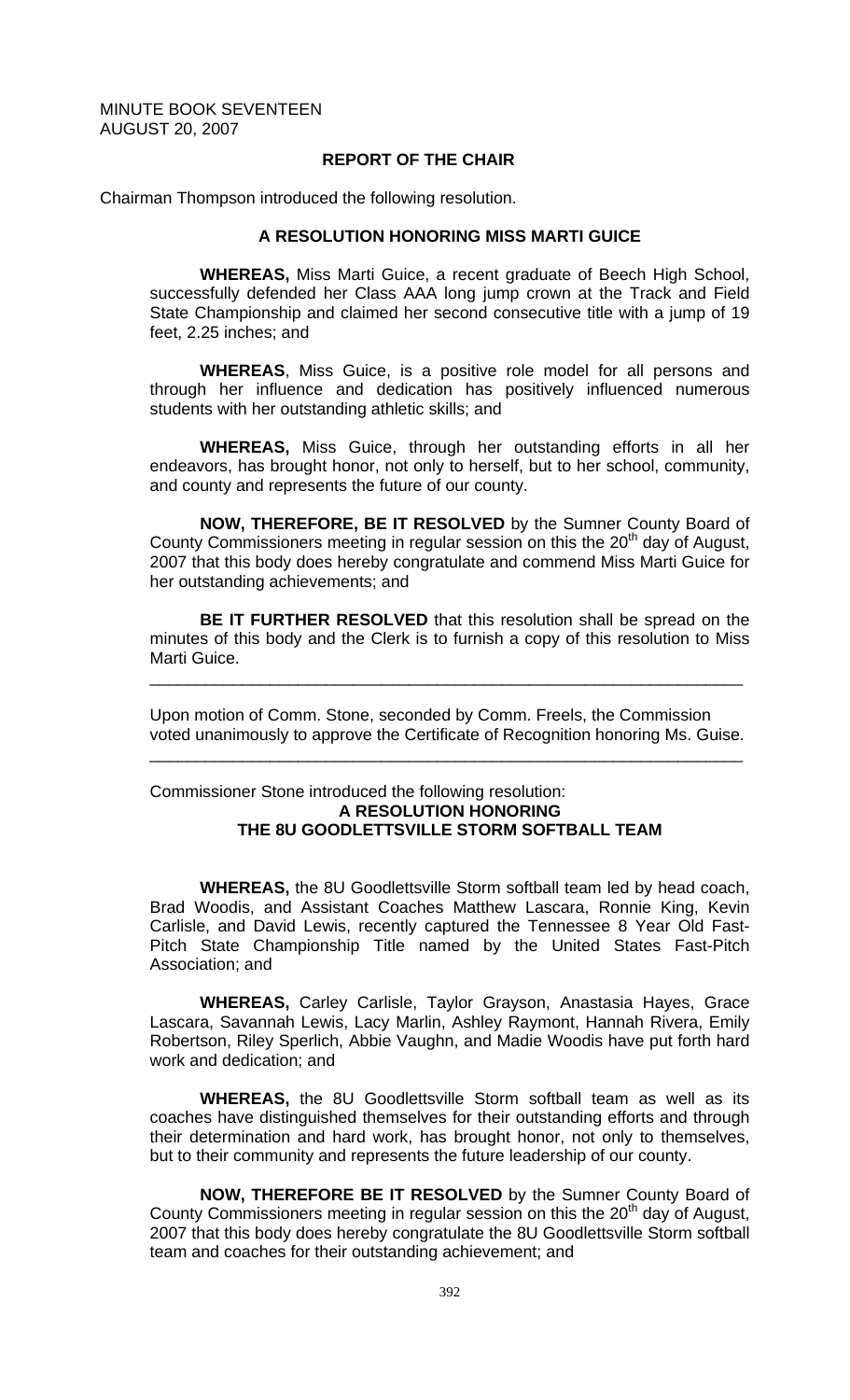**BE IT FURTHER RESOLVED** that this resolution shall be spread on the minutes of this body and the Clerk is to furnish a copy of this resolution to the 8U Goodlettsville Storm softball team and coaches.

\_\_\_\_\_\_\_\_\_\_\_\_\_\_\_\_\_\_\_\_\_\_\_\_\_\_\_\_\_\_\_\_\_\_\_\_\_\_\_\_\_\_\_\_\_\_\_\_\_\_\_\_\_\_\_\_\_\_\_\_\_\_\_\_

\_\_\_\_\_\_\_\_\_\_\_\_\_\_\_\_\_\_\_\_\_\_\_\_\_\_\_\_\_\_\_\_\_\_\_\_\_\_\_\_\_\_\_\_\_\_\_\_\_\_\_\_\_\_\_\_\_\_\_\_\_\_\_\_

Upon motion of Comm. Stone, seconded by Comm. Freels, the Commission voted unanimously to approve the Certificates of Recognition for the team.

Commissioner Moser introduced the following resolution:

# **A RESOLUTION HONORING THE 8U AA HENDERSONVILLE ALL STARS TEAM**

**WHEREAS,** the 8U AA Hendersonville All Stars team led by head coach, Daniel Henderson, and Assistant Coaches, Anthony Lake, Steve Von Mann, and Brad Conner recently captured the USSSA 8U World Series Championship title; and

 **WHEREAS,** Neal Adams, Andrew Crockett, Jack Croyle, Alec Henderson, Chase Lake, Noah Looper, Ryne Loper, Chandler Newcome, Sean O'Brien, Nicholas Provencher, Jon Wesley Swindle, Ryan Von Mann, and Trent Pewitt have put forth hard work and dedication in this great accomplishment; and

**WHEREAS,** the 8U AA Hendersonville All Stars teams, as well as its coaches, have distinguished themselves for their outstanding efforts and through their determination has brought honor, not only to themselves, but to their community and represents the future leadership of our county.

 **NOW, THEREFORE BE IT RESOLVED** by the Sumner County Board of County Commissioners meeting in regular session on this the 20<sup>th</sup> day of August, 2007 that this body does hereby congratulate the 8U AA Hendersonville All Stars team and coaches for their outstanding achievement; and

**BE IT FURTHER RESOLVED** that this resolution shall be spread on the minutes of this body and the Clerk is to furnish a copy of this resolution to the 8U AA Hendersonville All Stars team and coaches.

\_\_\_\_\_\_\_\_\_\_\_\_\_\_\_\_\_\_\_\_\_\_\_\_\_\_\_\_\_\_\_\_\_\_\_\_\_\_\_\_\_\_\_\_\_\_\_\_\_\_\_\_\_\_\_\_\_\_\_\_\_\_\_\_

Upon motion of Commissioner Moser, seconded by Commissioner LeMarbre, the Commission voted to approve the Certificates of Recognition.

State Senator Diane Black and State Representative Debra Maggart recognized John and Tiffany Schwartz and the Marine Corps League members. Senator Black read into the record and presented resolutions to the Schwartz couple. Marine Corps League members honored them, also.

\_\_\_\_\_\_\_\_\_\_\_\_\_\_\_\_\_\_\_\_\_\_\_\_\_\_\_\_\_\_\_\_\_\_\_\_\_\_\_\_\_\_\_\_\_\_\_\_\_\_\_\_\_\_\_\_\_\_\_\_\_\_\_\_

Commissioner Good introduced the following resolution:

# **A RESOLUTION HONORING CORNERSTONE CHURCH**

**WHEREAS,** Cornerstone Church of Madison, Tennessee, through mission work and service to the children and citizens of Sumner County have donated over a half a million dollars and by giving of their time and talents, has contributed countless volunteer hours in remodeling Gene Brown Elementary School;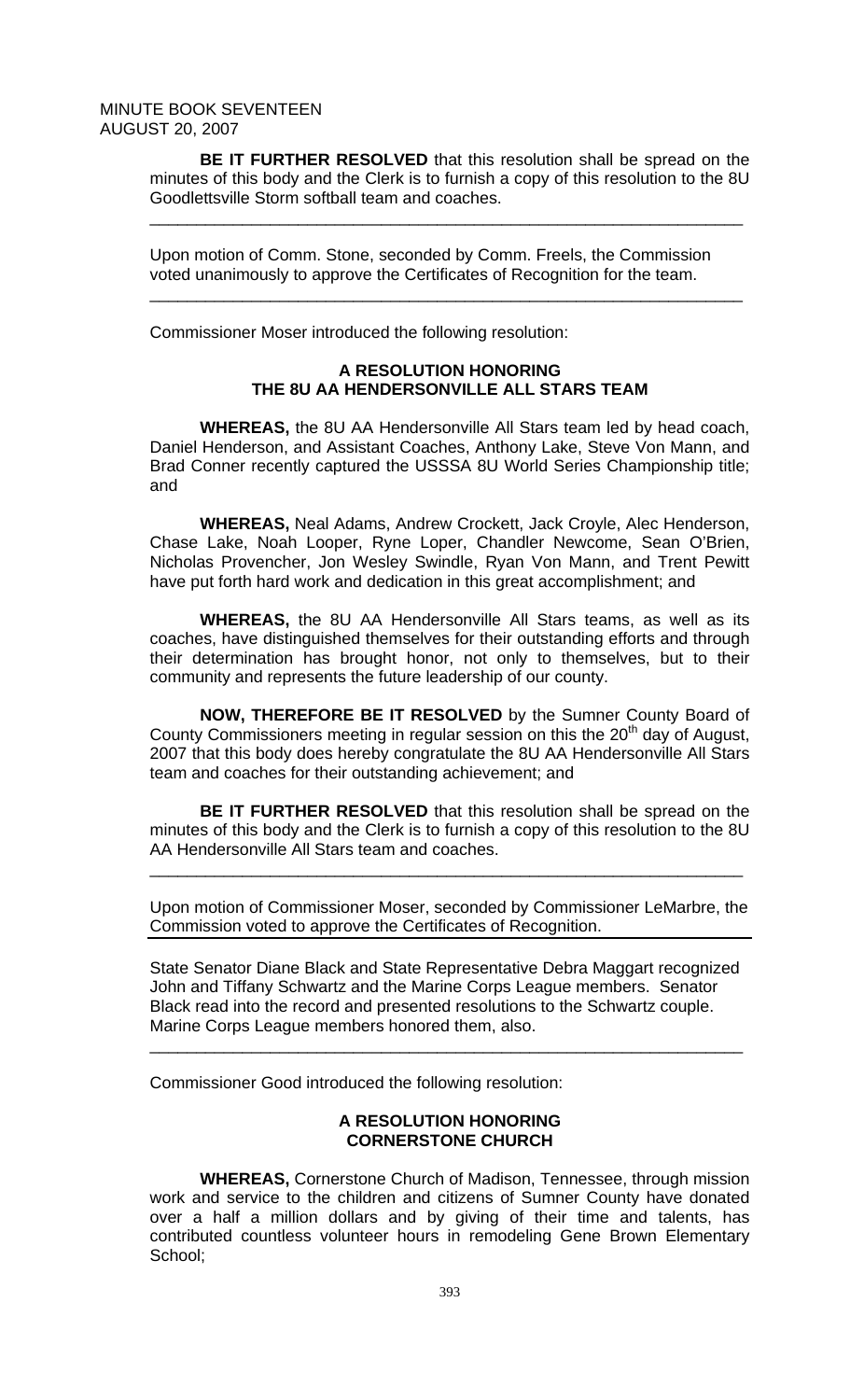**WHEREAS,** Cornerstone Church, demonstrating civic-mindedness and their commitment to serve the citizens of Sumner County has been instrumental in the renovations of Gene Brown Elementary School where they, among the numerous gifts, restored the gym floor, donated over one-hundred computers and monitors, as well as new sinks and toilets in all restrooms, replaced all concrete sidewalks and repaved the parking lot.

**NOW, THEREFORE, BE IT RESOLVED** by the Sumner County Board of County Commissioners meeting in regular session on this the  $20<sup>th</sup>$  day of August, 2007 that this body does hereby recognize and commend Cornerstone Church for its dedication and service to the citizens and government of Sumner County; and

**BE IT FURTHER RESOLVED** that this resolution shall be spread on the minutes of this body and the Clerk is to furnish a copy of this resolution to Cornerstone Church and its members.

Commissioner Hyde presented a plaque to the church. Director of Schools Benny Bills thanked the Church for their efforts. Representative Maggart presented a proclamation to Pastor Davis. Upon motion of Commissioner Goode, seconded by Commissioner Hyde, the Commission voted unanimously to approve the resolution honoring Cornerstone Church.

\_\_\_\_\_\_\_\_\_\_\_\_\_\_\_\_\_\_\_\_\_\_\_\_\_\_\_\_\_\_\_\_\_\_\_\_\_\_\_\_\_\_\_\_\_\_\_\_\_\_\_\_\_\_\_\_\_\_\_\_\_\_\_\_\_\_\_\_\_\_

The public notice was published as follows:

# **PUBLIC NOTICE**

There will be a Public Hearing before the Sumner County Commission on August 20, 2007 at 7:00 p.m. in the Sumner County Administration Building Commission Chambers located at 355 N. Belvedere Drive, Gallatin, TN.

Mary Louise Dixon Estate is requesting to have the property located on 475 Upper Station Camp Creek Road, Gallatin, Tennessee rezoned from R1A to A Low Density Residential Planned Unit Development, subject property is 115.29 acres, contains 236 lots, is on Tax Map 115, Parcel 44, and is zoned RlA.

A copy of this request is on file in the Sumner County Planning Office which is located in Room 208 at the Sumner County Administration Building, 355 N. Belvedere Drive, Gallatin, TN.

Anyone having an interest, desiring to comment or ask questions concerning this request is invited to attend this meeting or call the Sumner County Planning Office at (615) 451-6097.

Chairman Thompson declared the Public Hearing open. With no one wishing to speak, Chairman Thompson closed the Public Hearing.

Commissioner Holt moved, seconded by Commissioner Skidmore, to approve the following resolution:

**0708-01 A RESOLUTION APPROVING A ZONING RECLASSIFICATION FROM A R1A TO A LOW DENSITY RESIDENTIAL PLANNED UNIT DEVELOPMENT, LOCATED ON 475 UPPER-STATION CAMP CREEK ROAD, TAX MAP 115, PARCEL 44, CONTAINING 255 SINGLE FAMILY UNITS, 115.29 ACRES, 236 LOTS**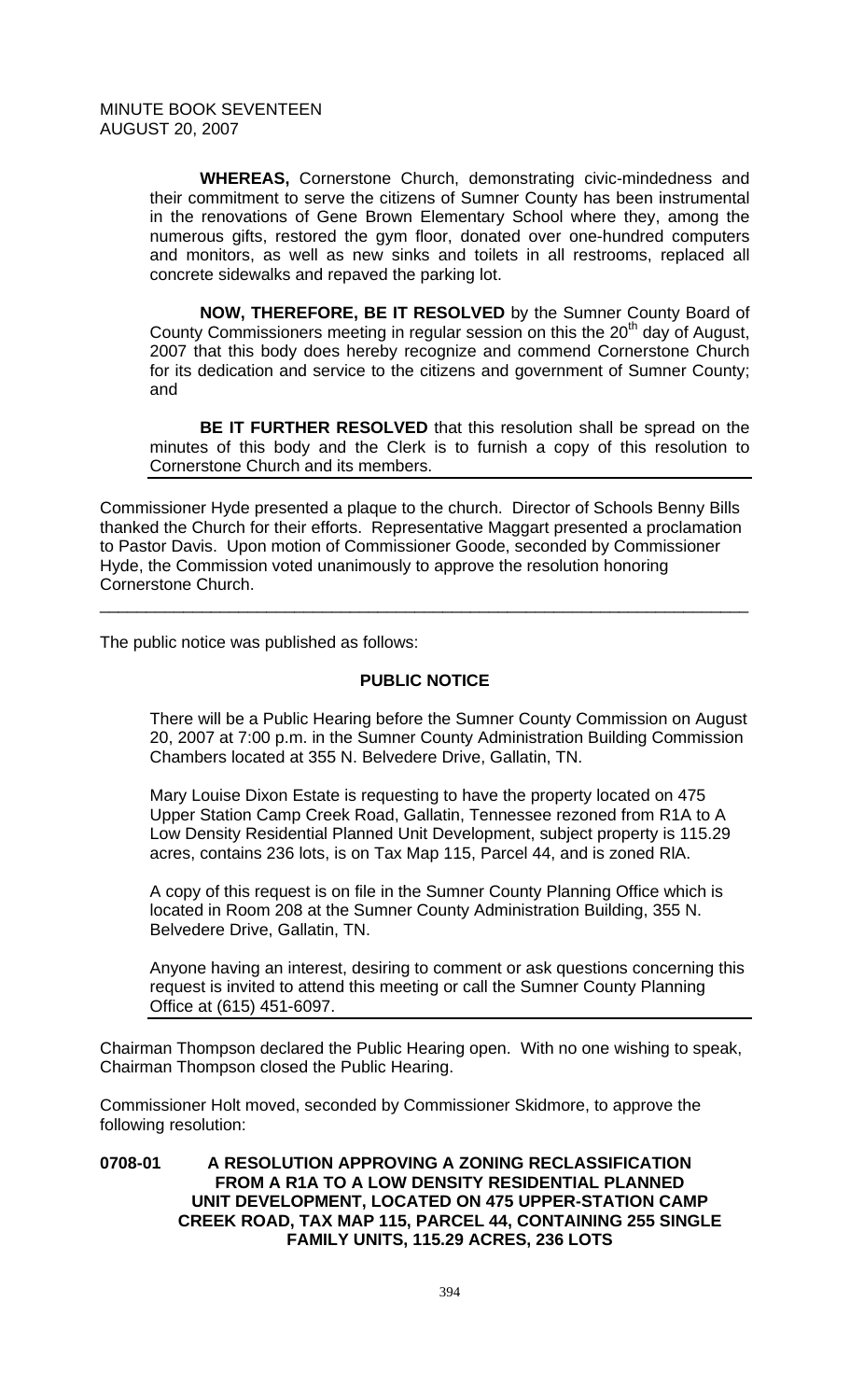**BE IT RESOLVED** by the Sumner County Board of County Commissioners meeting in regular session on this the  $20^{th}$  day of August, 2007, that this body hereby approves a zoning reclassification from a R1A to a Low Density Residential Planned Unit Development, 115.29 acres, located on 475 Upper-Station Camp Creek Road, Tax Map 115, Parcel 44, containing 255 single family units, and 236 lots as shown on the attachment herewith.

Commissioner Hall declared a potential conflict of interest and stated that he would abstain from the vote.

The electronic vote was recorded in the following manner:

| 0708-01           |   | <b>Yes: 23</b>   | <b>No: 0</b> | Abs: 1        | 07:45 PM |
|-------------------|---|------------------|--------------|---------------|----------|
| <b>Stone</b>      |   | <b>Hobbs</b>     | Y            | Pospisil      |          |
| Goode             |   | Skidmore         | Y            | <b>Freels</b> | Y        |
| Hyde              |   | <b>Hughes</b>    | Y            | Kimbrough     | Υ        |
| <b>LeMarbre Y</b> |   | Moser            | Y            | Decker        | Y        |
| England Y         |   | <b>Hendricks</b> | Y            | Vaughn        | Y        |
| Holt              |   | <b>Matthews</b>  | Y            | <b>Boyd</b>   |          |
| Hall              | А | Graves           | Y            | Satterfield   | Y        |
| Akins             |   | Fennell          |              | Cummings      |          |

Chairman Thompson declared the rezoning approved by the body.

# **RECOGNITION OF THE PUBLIC**

\_\_\_\_\_\_\_\_\_\_\_\_\_\_\_\_\_\_\_\_\_\_\_\_\_\_\_\_\_\_\_\_\_\_\_\_\_\_\_\_\_\_\_\_\_\_\_\_\_\_\_\_\_\_\_\_\_\_\_\_\_\_\_\_\_\_\_\_\_

Chairman Thompson opened the floor to allow the public to speak concerning any matter on the agenda.

Gerald Johnson of 155 Johnson Lane in Bethpage spoke in support of an additional \$1,000.00 for the Amazing Grace Mission.

Mary Howard Hayes, Director of the Sumner County Health Department, thanked the Commission for their support in funding and constructing a new health department in Portland. She invited them to the groundbreaking the following week.

With no one else wishing to speak, recognition of the public was closed.

# **REPORT FROM COUNTY OFFICIALS**

\_\_\_\_\_\_\_\_\_\_\_\_\_\_\_\_\_\_\_\_\_\_\_\_\_\_\_\_\_\_\_\_\_\_\_\_\_\_\_\_\_\_\_\_\_\_\_\_\_\_\_\_\_\_\_\_\_\_\_\_\_\_\_\_\_\_\_\_\_

 By motion of Commissioner Graves, seconded by Commissioner Akins , the commissioners approved unanimously the filing as received of the following reports: County Investments, County General Fund, County Debt Service Fund, County Highway Fund, County Capital Outlay Fund, School General Purpose Fund, School Federal Projects Fund, School Food Service Fund, Employee Health Insurance Trust Fund, Employee Dental Insurance Trust Fund, Casualty Insurance Trust Fund, County Trustee Funds, Special Reports: County Dental Insurance Claim Payments, County Health Insurance Claim Payments, County Property Tax Collections, County EMS Billing/Collections/Balances, County Sales Tax Collections, County Wheel Tax Collections, County Tax Rates/Property Values and County School Loan Program Rates. Approval of the filing of these records does not certify to the accuracy of the documents.

Chairman Thompson introduced the following resolution: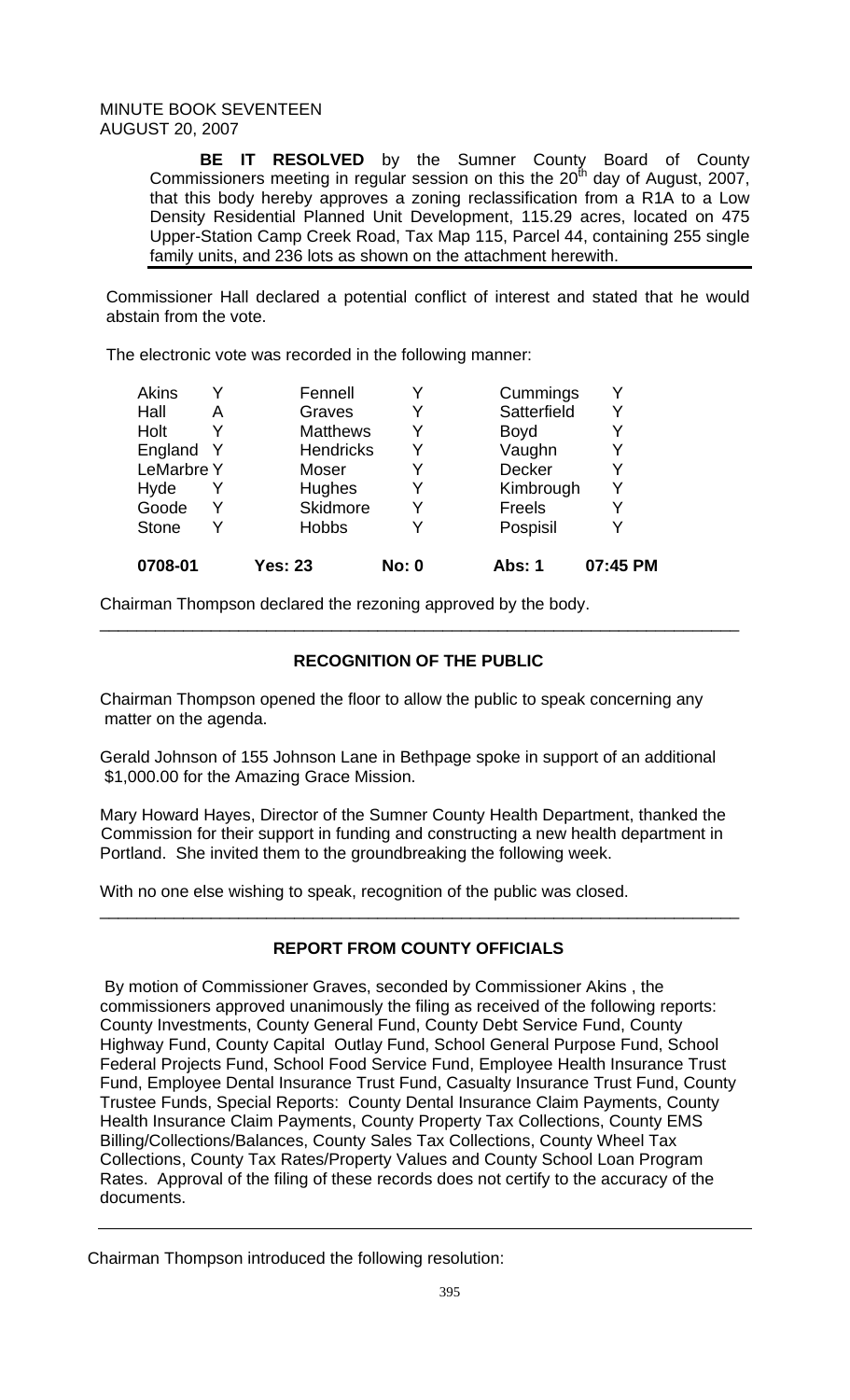### **0708-NOT A RESOLUTION TO APPROVE AND ACCEPT APPLICATIONS FOR NOTARY PUBLIC POSITIONS AND PERSONAL SURETY GUARANTORS**

 **WHEREAS,** according to the law of the State of Tennessee, an individual must apply for the office of notary public in the county of residence, or of their principal place of business; and

 **WHEREAS**, state statute requires personal sureties making bonds for notaries publics to be approved by the Sumner County Commission; and

 **WHEREAS,** said applicant must be approved by the County Commission assembled; and

 **–––––––––––––––––––––––––––––––––––––––––––––––––––––––––**

 **WHEREAS,** Bill Kemp, Sumner County Clerk, has certified according to the records of his office that the persons named on the attached listing labeled "SUMNER COUNTY NOTARY PUBLIC APPLICATIONS and SURETY GUARANTORS" have duly applied for the positions so sought; and

# **BE IT FURTHER RESOLVED THAT THIS TAKE EFFECT FROM AND AFTER PASSAGE.**

ALLEN, C MICHELE ANDERSON, JONATHAN ORVIN BLANKENSHIP, SUZIE BOONE, JANICE BROWN, NETA C BURNETT, DEBORAH CASKEY, III, JESSE JAMES CLARDY, BARRY E COOPER, CARL E COTHRON, KIMBERLY D. DAVIS JR, WILLIAM R DOUGLAS, STEPHANIE MICHELLE EGAN, ALLISON W FARMER, CATHY FAULTON, KELLY ROXANN FRYE, BARRY DALE GRISSOM, DOT HAILEND, CAROLLYNN HALL, DIA FAITH HUNTER, MARY JESSICA KEMPER, LUANNE M KNIGHT, ROBERT FRANKLIN KNIGHT, LINDA MALLORY KNOWLES, LINDA MADDALENA

# **NOTARY APPLICATIONS**

LAMBERT, WANDA LINSON, DEBORAH LITTLE, THOMAS L LONGMIRE, ELIZABETH H MARTIN, HANNAH G MATTERN, ALLISSA MCCLENDON, BONNIE KAYE MCCLOUD, BETTY LOU MOORE, ANNA RUTH OLDHAM, MAE M OWENS, MICHELE ELIZABETH RICE, CHASTICY BOUVIER SCHNEIDER, RHONDA M SHETTERS, BRENDA SLATE, SHILOH E STEWART, LINDA GAIL THOMPSON, JENNIFER J THOMPSON, LYDIA WARD, JENNIMARIE L WILSON, JANET LYNN WINSTEAD, ANDREA ELIZABETH WOODARD, BETH M **SURETY**  DOT GRISSOM KIMBERLY COTHRON BRENDA PAGE

 Upon motion of Commissioner Cummings, seconded by Commissioner Akins, voting was recorded in the following manner:

| Akins | Fennell         |     | Cummings    |  |
|-------|-----------------|-----|-------------|--|
| Hall  | Graves          |     | Satterfield |  |
| Holt  | <b>Matthews</b> |     | <b>Boyd</b> |  |
|       |                 | 396 |             |  |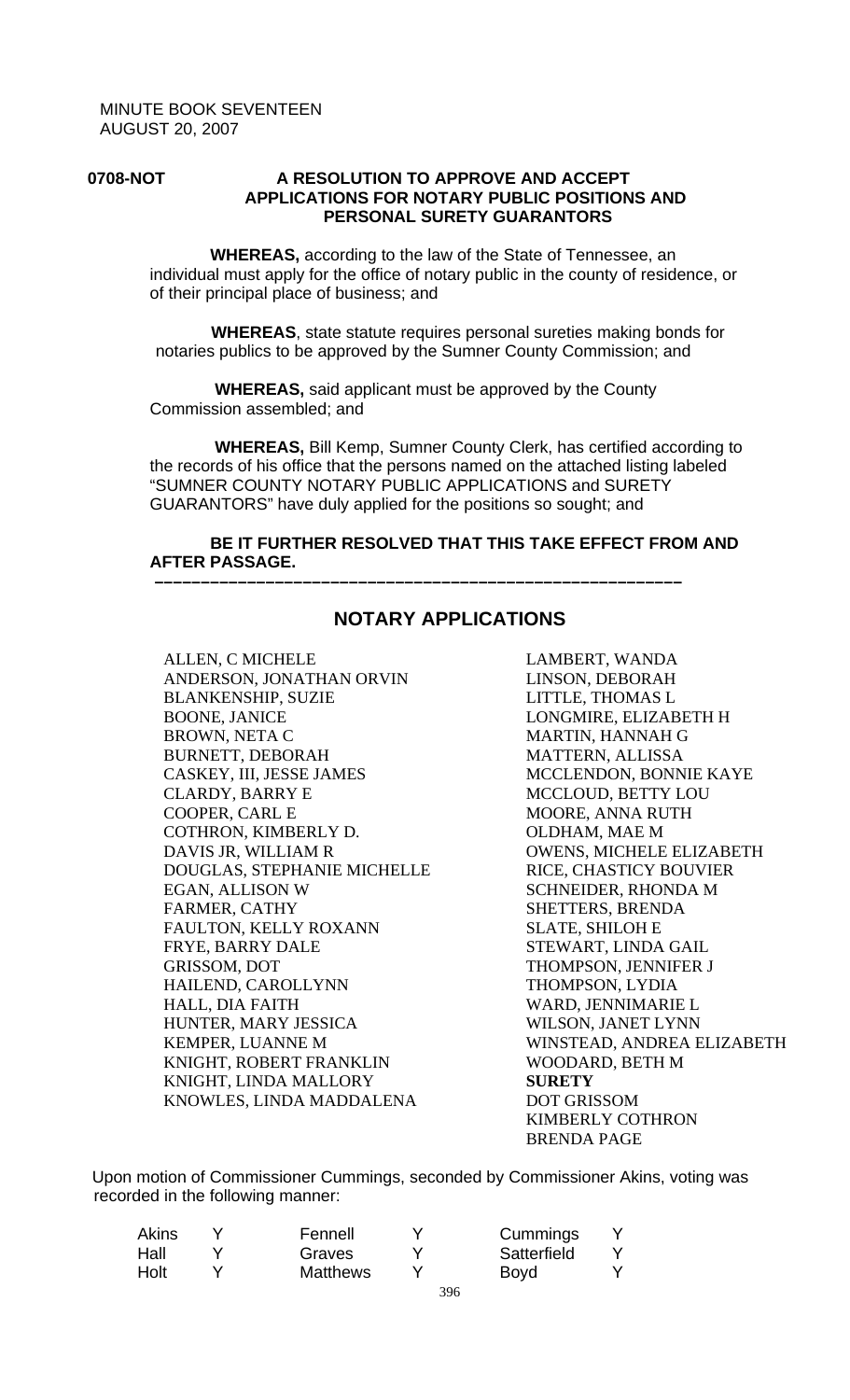|  | <b>NOTARY</b>     | <b>Yes: 24</b>   | <b>No: 0</b> | <b>Abs: 0</b> | 07:50 PM |
|--|-------------------|------------------|--------------|---------------|----------|
|  | <b>Stone</b>      | <b>Hobbs</b>     |              | Pospisil      |          |
|  | Goode             | Skidmore         |              | Freels        | ✓        |
|  | Hyde              | Hughes           |              | Kimbrough     | v        |
|  | <b>LeMarbre Y</b> | Moser            |              | <b>Decker</b> |          |
|  | England Y         | <b>Hendricks</b> |              | Vaughn        |          |
|  |                   |                  |              |               |          |

Chairman Thompson declared the election of Notaries Public by the body.

Sumner County Clerk announced the expiration of letters of credit on road bonds and stated that the Sumner County Road Department had been notified.

\_\_\_\_\_\_\_\_\_\_\_\_\_\_\_\_\_\_\_\_\_\_\_\_\_\_\_\_\_\_\_\_\_\_\_\_\_\_\_\_\_\_\_\_\_\_\_\_\_\_\_\_\_\_\_\_\_\_\_\_\_\_\_\_\_\_\_\_\_

# **ELECTION OF CHAIRMAN AND CHAIRMAN PRO TEMP**

\_\_\_\_\_\_\_\_\_\_\_\_\_\_\_\_\_\_\_\_\_\_\_\_\_\_\_\_\_\_\_\_\_\_\_\_\_\_\_\_\_\_\_\_\_\_\_\_\_\_\_\_\_\_\_\_\_\_\_\_\_\_\_\_\_\_\_\_\_\_

Chairman Thompson recognized Commissioner Hobbs who stated it would be a violation of the Commission Rules and Procedures to elect the Commission Chairman and Chairman Pro Temp in the August meeting. Without objection, Chairman Thompson deferred the election until after September 1, 2007.

# **COMMITTEE ON COMMITTEES**

\_\_\_\_\_\_\_\_\_\_\_\_\_\_\_\_\_\_\_\_\_\_\_\_\_\_\_\_\_\_\_\_\_\_\_\_\_\_\_\_\_\_\_\_\_\_\_\_\_\_\_\_\_\_\_\_\_\_\_\_\_\_\_\_\_\_\_\_\_\_

Commissioner LeMarbre moved for the following nominations:

# **2007-08 Committees**

 Sumner County Board of County Commissioners Approved Aug. 20, 2007

# BEER BOARD

Steve Graves Jerry F. Stone Mike Akins Bob Hendricks James A. England David Satterfield Jo Skidmore

# EDUCATION

Paul Decker Merrol Hyde James A. England Shawn Fennell Chris Hughes Trisha LeMarbre Kirk Moser

# FINANCIAL MANAGEMENT

David Kimbrough Ragan Hall Chris Hughes Jim Vaughn Benny Bills, Director of Schools Scotty Parker, Superintendent of Roads R.J. "Hank" Thompson, County Executive (Members also serve on Investment

### HIGHWAY COMMISSION

Ragan Hall Steve Graves Bob Hendricks Anthony Holt Billy Hobbs Scotty Parker, Highway Supt. Tom Neal, Citizen R. J. "Hank" Thompson, Co. Exec

# PUBLIC WORKS COMMITTEE

Paul R. Goode Ragan Hall Mike Akins Paul Decker David Satterfield Scotty Parker, Superintendent of Roads R.J. "Hank" Thompson, County Executive

### BUDGET

David Cummings Paul Freels David Kimbrough Joe Matthews Kirk Moser Bob Pospisil Jim Vaughn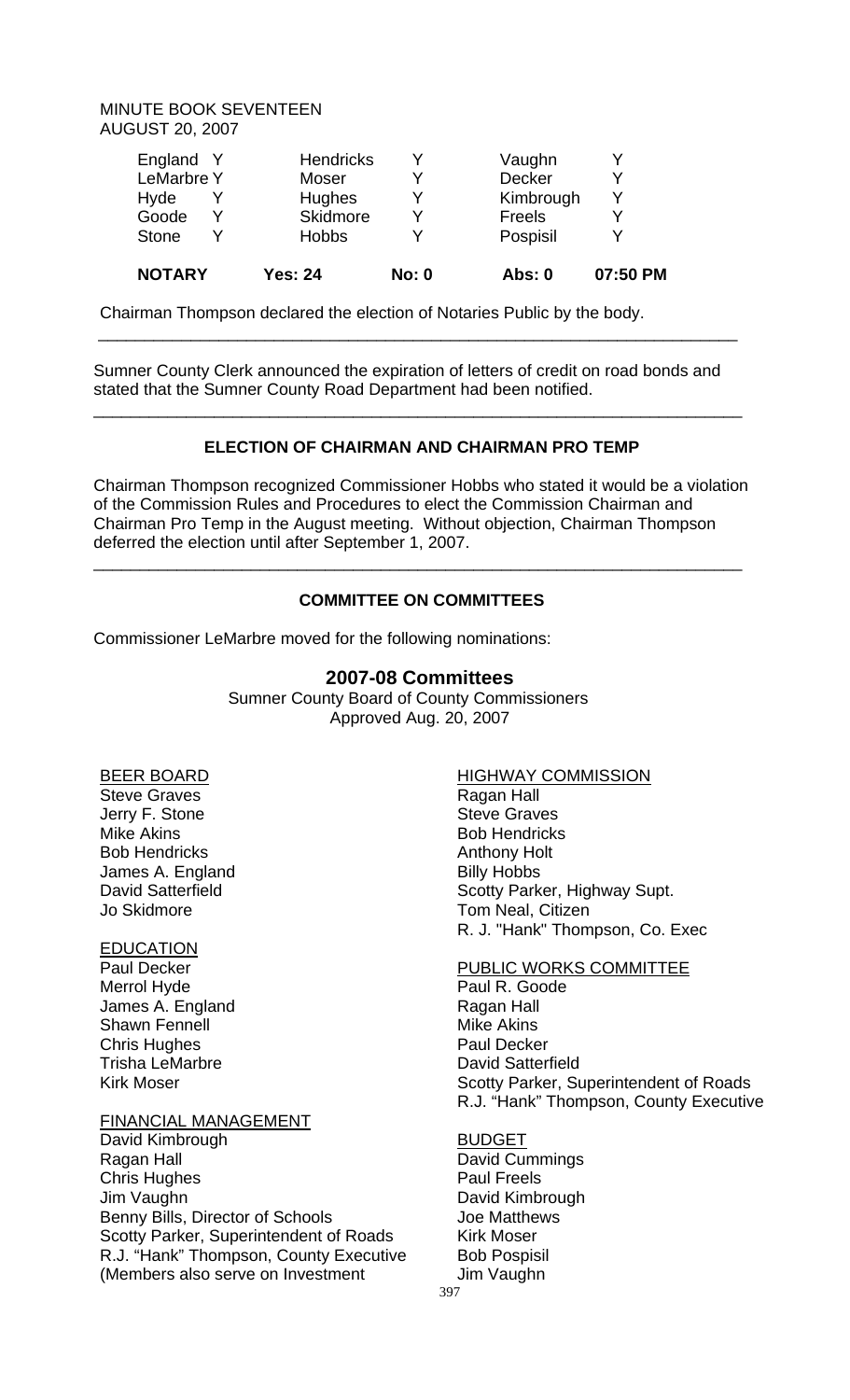# Committee and Purchasing Committee)

### LAW ENFORCEMENT

Shawn Fennell Jim Vaughn Steve Graves Chris Hughes Joe C. Matthews Jerry F. Stone Bob Barker, Sheriff

# GENERAL OPERATIONS

Anthony Holt Bob Pospisil Steve Graves James A. England Chris Hughes Merrol N. Hyde David Kimbrough

# EMERGENCY MEDICAL SERVICES

Jim Vaughn Billy Hobbs Shawn Fennell Paul R. Goode Saundra Boyd Chris Hughes Jerry F. Stone

Chairman Thompson recognized Commissioner England who nominated Commissioner Hobbs to serve on the Education Committee. Commissioner Satterfield nominated Commissioner Stone to serve on the Budget Committee. Without objection, Chairman Thompson so ordered voting on all committees with the exception of Budget and Education Committees.

\_\_\_\_\_\_\_\_\_\_\_\_\_\_\_\_\_\_\_\_\_\_\_\_\_\_\_\_\_\_\_\_\_\_\_\_\_\_\_\_\_\_\_\_\_\_\_\_\_\_\_\_\_\_\_\_\_\_\_\_\_\_\_\_\_\_\_\_\_\_\_\_\_\_

The electronic vote was recorded in the following manner:

| <b>COMMITTEES</b> |   | <b>Yes: 21</b>   | <b>No: 1</b> | Abs: 2        | 07:56 PM |
|-------------------|---|------------------|--------------|---------------|----------|
| <b>Stone</b>      | Υ | <b>Hobbs</b>     |              | Pospisil      |          |
| Goode             | Y | Skidmore         | Α            | Freels        |          |
| Hyde              | Y | Hughes           | Y            | Kimbrough     |          |
| <b>LeMarbre Y</b> |   | Moser            |              | <b>Decker</b> |          |
| England Y         |   | <b>Hendricks</b> |              | Vaughn        |          |
| Holt              |   | <b>Matthews</b>  |              | <b>Boyd</b>   |          |
| Hall              | Y | Graves           |              | Satterfield   | N        |
| <b>Akins</b>      | Α | Fennell          |              | Cummings      |          |

Chairman Thompson declared the 2007-08 committee structure approved by the body with the exception of Budget and Education Committees.

Commissioner Hyde moved, seconded by Commissioner Decker, to suspend the rules and add an additional member to the Budget Committee. Upon discussion, Commissioner Hyde withdrew his motion and the seconder agreed.

Clerk Kemp called the roll to elect seven members to the Budget Committee.

| Akins:    | Kimbrough, Stone, Pospisil, Cummings, Moser, Freels, Matthews  |
|-----------|----------------------------------------------------------------|
| Fennell:  | Cummings, Freels, Kimbrough, Pospisil, Moser, Vaughn, Matthews |
| Cummings: | Cummings, Freels, Kimbrough, Pospisil, Moser, Vaughn, Stone    |
| Hall:     | Cummings, Freels, Kimbrough, Pospisil, Moser, Vaughn, Matthews |
| Graves:   | Cummings, Freels, Kimbrough, Stone, Moser, Matthews<br>$\cap$  |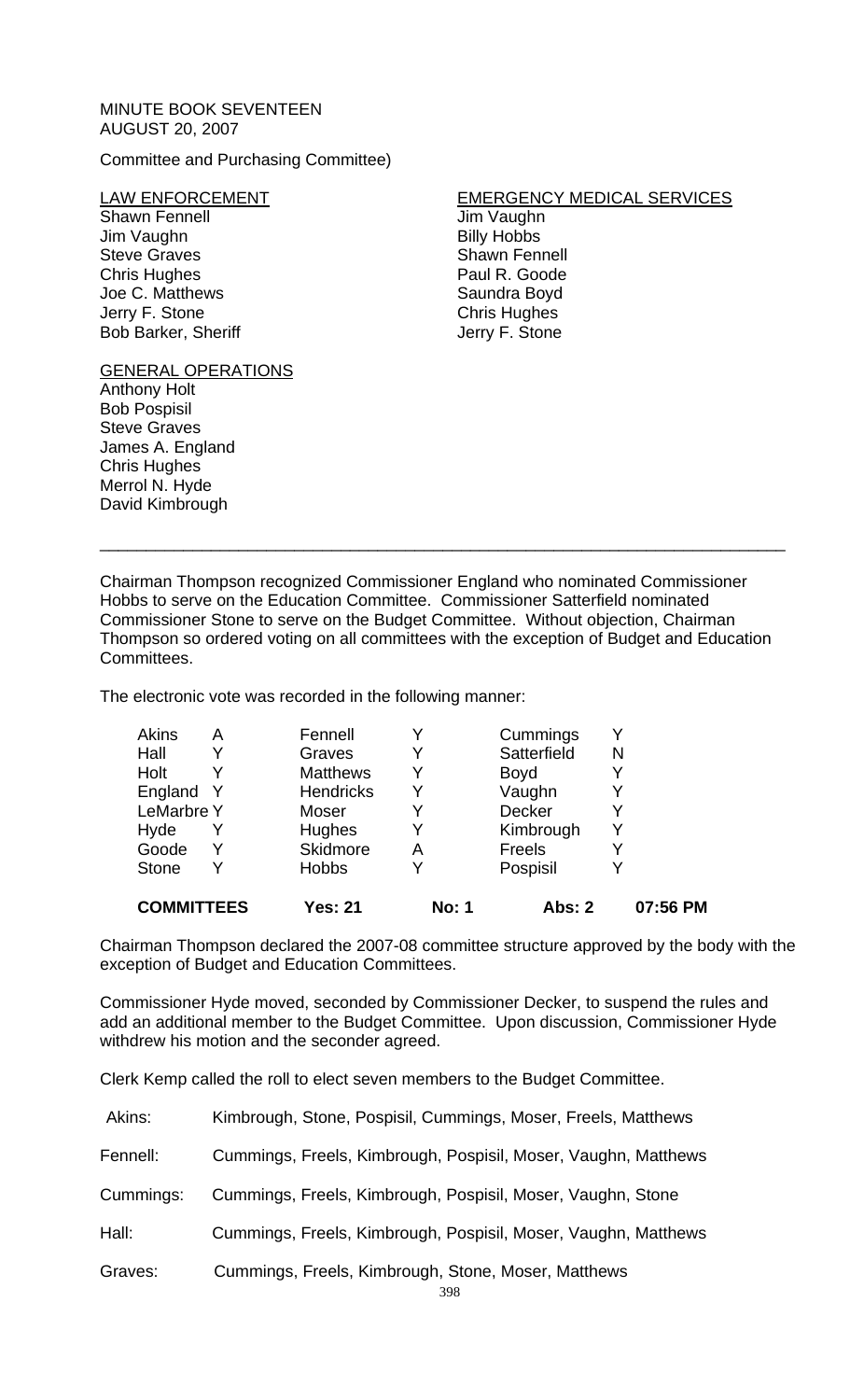| Satterfield: | Cummings, Freels, Kimbrough, Stone, Moser, Vaughn, Matthews    |
|--------------|----------------------------------------------------------------|
| Holt:        | Cummings, Freels, Kimbrough, Pospisil, Moser, Vaughn, Matthews |
| Matthews:    | Cummings, Freels, Kimbrough, Pospisil, Moser, Vaughn, Matthews |
| Boyd:        | Cummings, Freels, Kimbrough, Pospisil, Moser, Vaughn, Matthews |
| England:     | Cummings, Freels, Kimbrough, Pospisil, Moser, Stone, Matthews  |
| Hendricks:   | <b>Stone</b>                                                   |
| Vaughn:      | Cummings, Freels, Kimbrough, Pospisil, Moser, Vaughn, Matthews |
| LeMarbre:    | Cummings, Freels, Kimbrough, Pospisil, Moser, Vaughn, Matthews |
| Moser:       | Cummings, Freels, Kimbrough, Stone, Moser, Vaughn, Matthews    |
| Decker:      | Cummings, Freels, Kimbrough, Pospisil, Moser, Vaughn, Stone    |
| Hyde:        | Cummings, Freels, Kimbrough, Pospisil, Moser, Vaughn, Stone    |
| Hughes:      | Cummings, Freels, Kimbrough, Pospisil, Moser, Vaughn, Matthews |
| Kimbrough:   | Cummings, Freels, Kimbrough, Pospisil, Moser, Vaughn, Matthews |
| Goode:       | Cummings, Freels, Kimbrough, Pospisil, Moser, Vaughn, Matthews |
| Skidmore:    | <b>Stone</b>                                                   |
| Freels:      | Cummings, Kimbrough, Pospisil, Moser, Vaughn, Matthews, Stone  |
| Pospisil:    | Cummings, Freels, Kimbrough, Pospisil, Moser, Vaughn, Matthews |

Hobbs: Cummings, Freels, Kimbrough, Pospisil, Moser, Stone, Matthews

Cummings: 22 Freels: 20 Kimbrough: 22 Matthews: 18 Moser: 22 Pospisil: 18 Vaughn: 17 Stone: 13

Chairman Thompson declared the seven getting the most votes were Commissioners Kimbrough, Moser, Matthews, Pospisil, Cummings, Vaughn and Freels.

Commissioner Hyde withdrew his name from nomination leaving seven nominations for the Education Committee. The nominees were the following:

Paul Decker Billy Hobbs James A. England Shawn Fennell Chris Hughes Trisha LeMarbre Kirk Moser

Upon voice vote of the Commission, the seven members of the Education Committee were elected to serve for the 2007-08 year.

Upon motion of Commissioner LeMarbre, Commissioner Matthews seconded, the Commission elected the following persons to the Ethics Committee: Trustee Marty Nelson, Jim Williams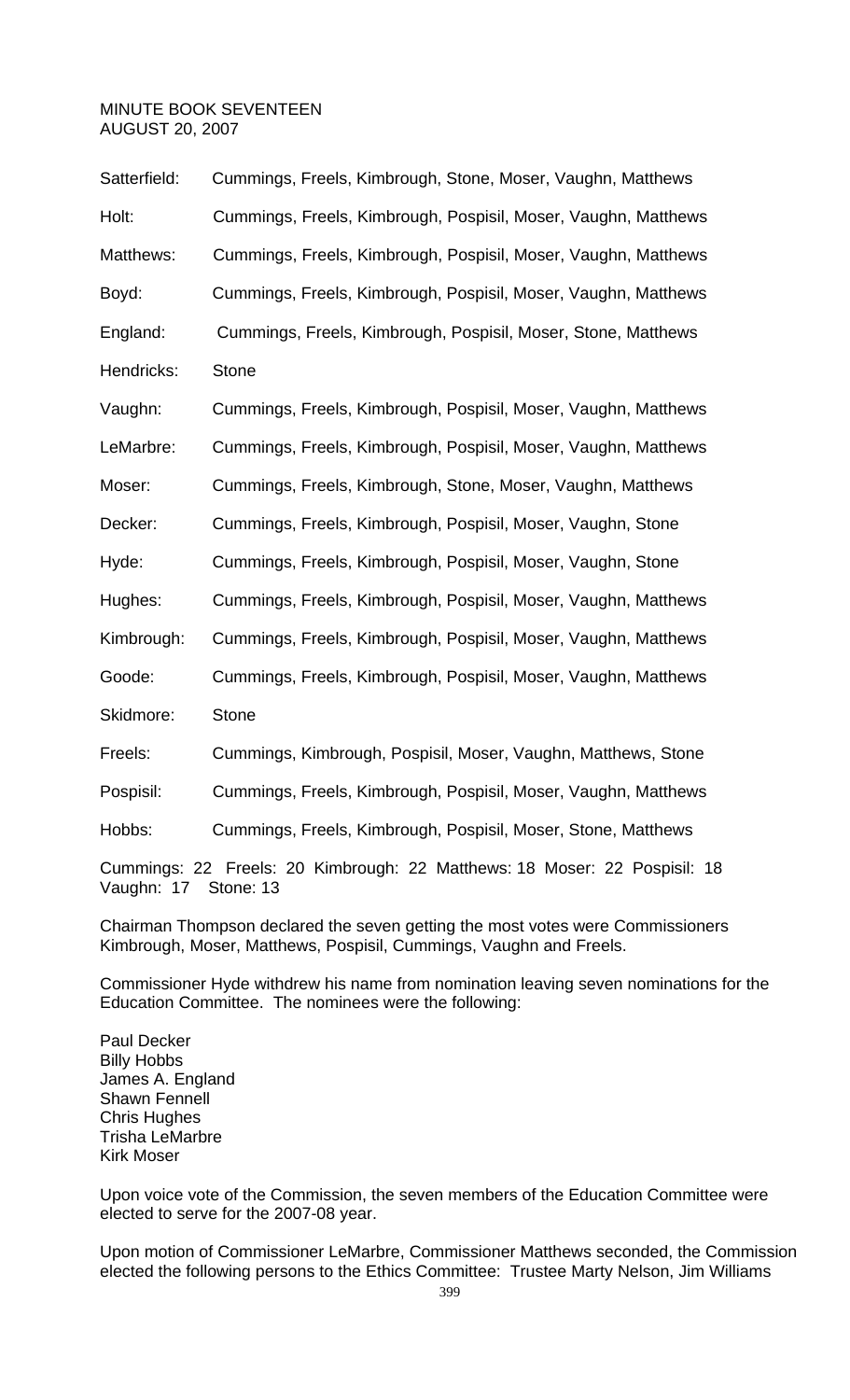and Commissioners Hughes, Vaughn, and Hall.

Chairman LeMarbre reported the following appointments for September:

- 1. Appointment to the Emergency 911 Board
- 2. Three Appointments to the Sumner County Library Board
- 3. Two Appointments to the Board of Tourism
- 4. Two Appointments to the Health Education & Housing Facilities Board
- 5. Two Appointments to the Regional Library Board

Chairman Thompson recognized Commissioner Hobbs who declared a point of order regarding the manner in which the Commission Chairman announced election of the Chairman and Vice-Chairman of the respective committees, suggesting that the election be held during the first committee meeting. Commissioner Holt moved and was duly seconded, to elect the Chairman and Vice-Chairman during the upcoming recess. The motion carried by voice vote of the body. \_\_\_\_\_\_\_\_\_\_\_\_\_\_\_\_\_\_\_\_\_\_\_\_\_\_\_\_\_\_\_\_\_\_\_\_\_\_\_\_\_\_\_\_\_\_\_\_\_\_\_\_\_\_\_\_\_\_\_\_\_\_\_\_\_\_\_\_\_\_\_\_\_

\_\_\_\_\_\_\_\_\_\_\_\_\_\_\_\_\_\_\_\_\_\_\_\_\_\_\_\_\_\_\_\_\_\_\_\_\_\_\_\_\_\_\_\_\_\_\_\_\_\_\_\_\_\_\_\_\_\_\_\_\_\_\_\_\_\_\_\_\_\_\_\_

# **RECESS**

Commissioner Vaughn moved, seconded by Commissioner Matthews, to recess. The motion carried by voice vote of the body. Chairman Thompson declared a recess at 8:20 p.m. He reconvened the Commission at 8:35.

Clerk Kemp announced the following election of Chairman and Vice-Chairman for 2007-08:

\_\_\_\_\_\_\_\_\_\_\_\_\_\_\_\_\_\_\_\_\_\_\_\_\_\_\_\_\_\_\_\_\_\_\_\_\_\_\_\_\_\_\_\_\_\_\_\_\_\_\_\_\_\_\_\_\_\_\_\_\_\_\_\_\_\_\_\_\_\_\_\_

# **COMMITTEE CHAIRMEN/VICE CHAIRMAN**

Paul Decker, Chairman Jim Vaughn, Chairman Trisha LeMarbre, Vice-Chairman Chris Hughes, Vice-Chairman

### **PUBLIC WORKS COMMITTEE**

Paul R. Goode, Chairman Ragan Hall, Vice-Chairman

Steve Graves Chairman Steve Graves Chairman Jerry F. Stone, Vice-Chairman Joe Matthews, Vice-Chairman

### **GENERAL OPERATIONS COMMITTEE HIGHWAY COMMISSION**

Anthony Holt, Chairman **TBA**, Chairman Chris Hughes, Vice-ChairmanTBA, Vice-Chairman

# **BUDGET COMMITTEE**

Kirk Moser, Chairman David Kimbrough, Vice-Chairman

# **LEGISLATIVE COMMITTEE**

 Merrol Hyde, Chairman Kirk Moser, Vice-Chairman

# **EDUCATION COMMITTEE EXERGENCY MEDICAL SER. COMM.**

# **BEER BOARD LAW ENFORCEMENT SUBCOMMITTEE**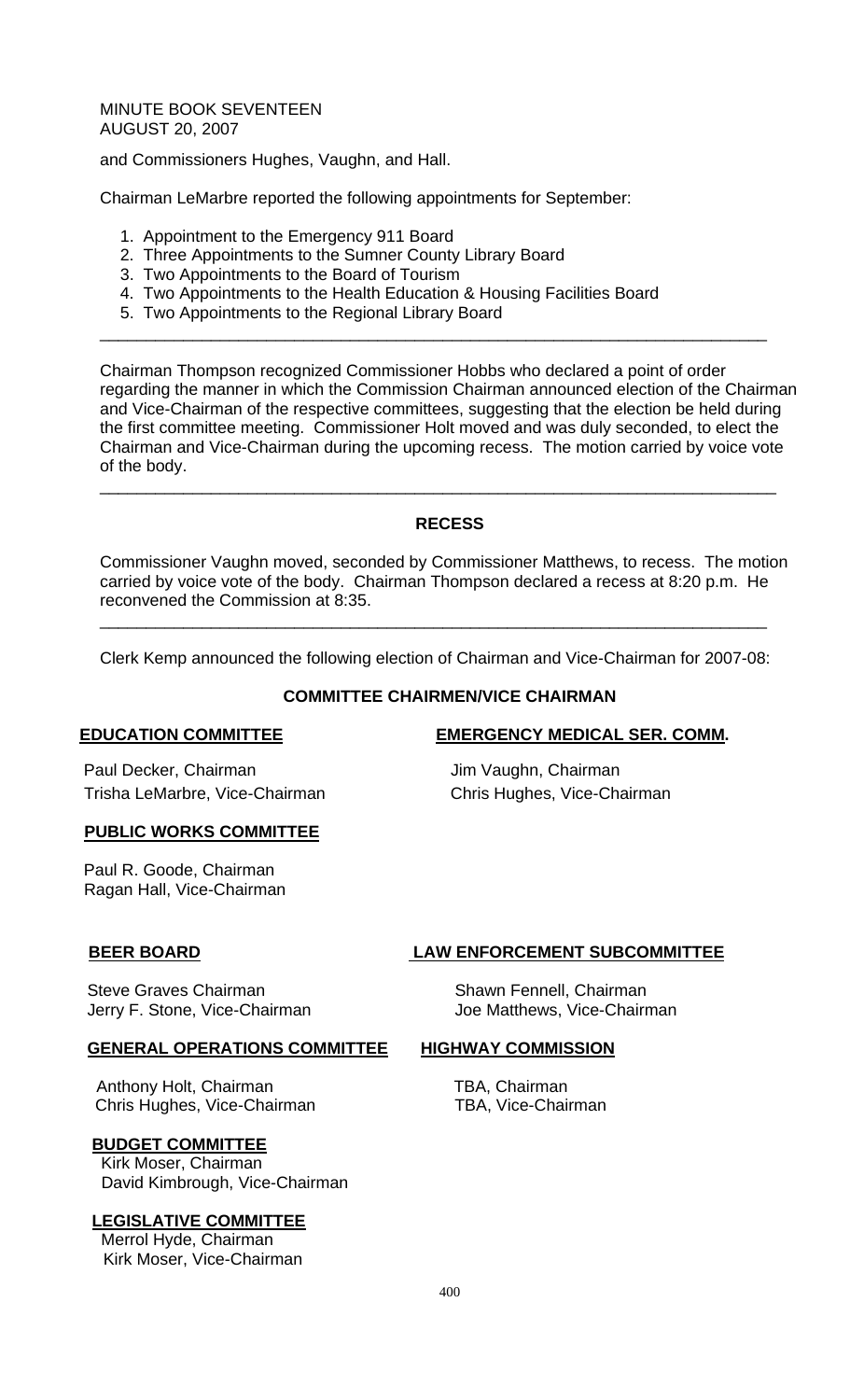# **HIGHWAY COMMISSION**

\_\_\_\_\_\_\_\_\_\_\_\_\_\_\_\_\_\_\_\_\_\_\_\_\_\_\_\_\_\_\_\_\_\_\_\_\_\_\_\_\_\_\_\_\_\_\_\_\_\_\_\_\_\_\_\_\_\_\_\_\_\_\_\_\_\_\_\_\_\_\_\_\_\_\_

Commissioner Hall introduced the following resolution and moved for approval. Commissioner Hobbs seconded the motion.

### **0708-02 A RESOLUTION AUTHORIZING THE HIGHWAY DEPARTMENT TO COMPLETE RUNNING MEADOWS ROAD TO THE BRIDGE FOR PUBLIC HEALTH AND SAFETY WITH PAYMENT BY RESIDENCES OF CERTAIN ITEMS AND EASEMENT DONATION**

 **BE IT RESOLVED** by the Sumner County Board of County Commissioners meeting in regular session on this the  $20^{th}$  day of August, 2007, that this body hereby authorizes the Highway Department to spend up to \$50,000.00 to complete Running Meadows Road to the ruined bridge; and

**BE IT FURTHER RESOLVED** this work is being completed for the health and safety of the citizens who reside in this area; and

**BE IT FURTHER RESOLVED** that no bridge will be built on the road and the present private ruined bridge will be blocked; and

**BE IT FURTHER RESOLVED** that each resident must pay his or her prorate portion of survey as well as for a drainage tile onto their property; and

**BE IT FURTHER RESOLVED** that following this survey, all residents must deed the necessary right of way to the county before the work can proceed.

\_\_\_\_\_\_\_\_\_\_\_\_\_\_\_\_\_\_\_\_\_\_\_\_\_\_\_\_\_\_\_\_\_\_\_\_\_\_\_\_\_\_\_\_\_\_\_\_\_\_\_\_\_\_\_\_\_\_\_\_\_\_\_\_

The electronic vote was recorded in the following manner:

| 0708-02      | <b>Yes: 23</b>    |                  | <b>No: 0</b> | <b>Abs: 0</b> | 08:30 PM     |  |
|--------------|-------------------|------------------|--------------|---------------|--------------|--|
| <b>Hobbs</b> | Y                 | Pospisil         | Y            |               |              |  |
| Goode        | Y                 | Skidmore         | Y            |               | <b>Stone</b> |  |
| Hyde         |                   | Hughes           | Y            |               | Kimbrough    |  |
|              | <b>LeMarbre Y</b> | <b>Moser</b>     | Y            |               | Decker       |  |
| England      | - Y               | <b>Hendricks</b> | Y            |               | Vaughn       |  |
| Holt         |                   | <b>Matthews</b>  | Y            | <b>Boyd</b>   |              |  |
| Hall         |                   | Graves           | Y            |               | Satterfield  |  |
| <b>Akins</b> |                   | Fennell          | Y            |               | Cummings     |  |

Chairman Thompson declared Resolution 0708-02 approved by the body. Chairman Thompson noted that Commissioner Freels left the meeting due to illness.

Commissioner Hall introduced the following resolution and moved for approval. Commissioner Akins seconded the motion.

\_\_\_\_\_\_\_\_\_\_\_\_\_\_\_\_\_\_\_\_\_\_\_\_\_\_\_\_\_\_\_\_\_\_\_\_\_\_\_\_\_\_\_\_\_\_\_\_\_\_\_\_\_\_\_\_\_\_\_\_\_\_\_\_\_\_\_\_\_\_\_\_\_

# **0708-03 A RESOLUTION ACCEPTING THE FOLLOWING ROADS AS A CLASS 1 COUNTY ROADS**

**BE IT RESOLVED** by the Sumner County Board of County Commissioners meeting in regular session on this the  $20<sup>th</sup>$  day of August, 2007 that this body hereby accepts the following roads as a Class 1 County Roads.

• Somerset Downs Boulevard, being .36 miles in length beginning at Heathrow Drive and ending at Dorset Drive; and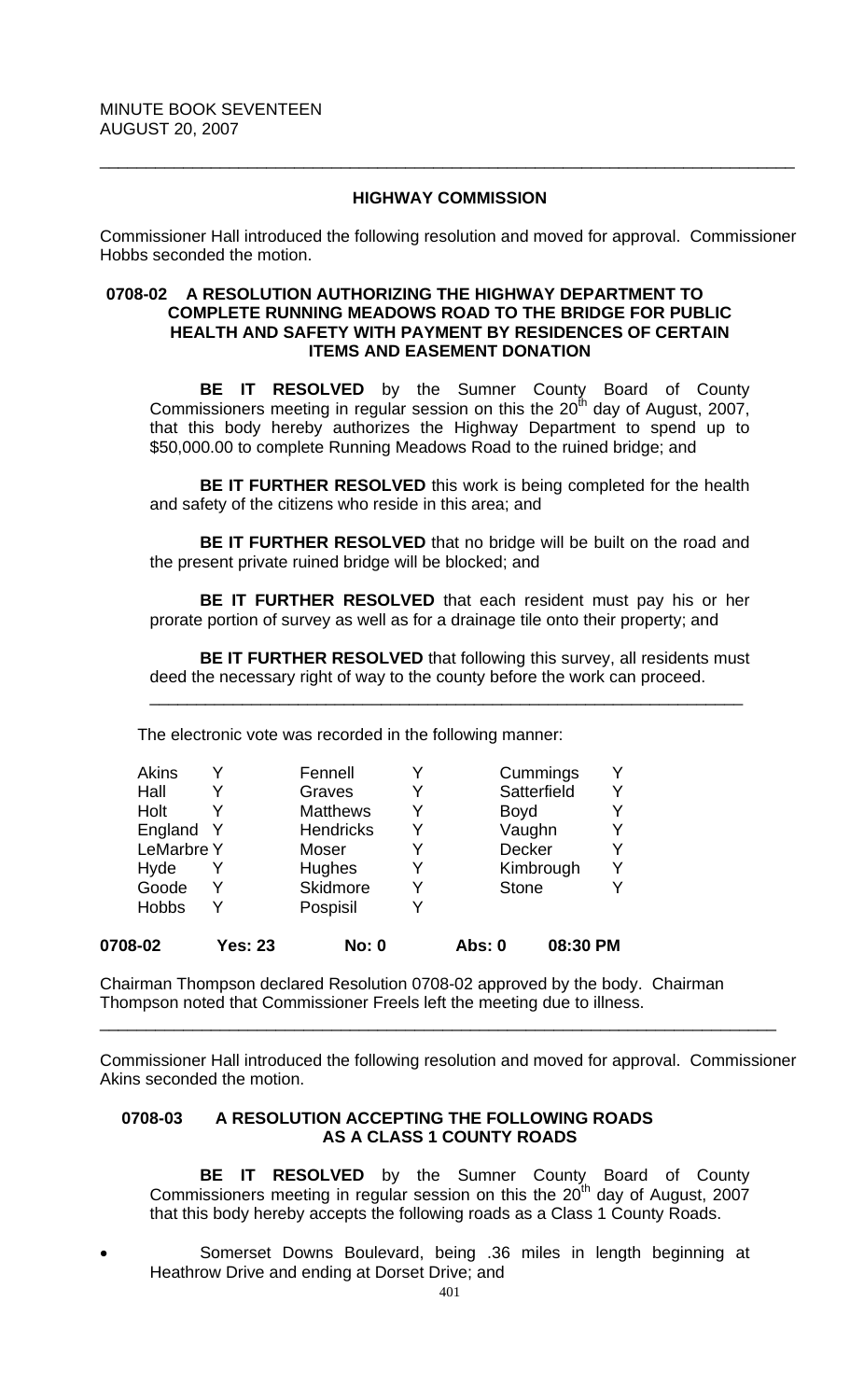- Dorset Drive, being .56 miles in length beginning at Somerset Downs Boulevard and ending at dead end cul-de-sac; and
- Heathrow Drive, being .37 miles in length beginning at Somerset Downs Boulevard and ending at Somerset Downs Boulevard; and

 $\frac{1}{2}$  ,  $\frac{1}{2}$  ,  $\frac{1}{2}$  ,  $\frac{1}{2}$  ,  $\frac{1}{2}$  ,  $\frac{1}{2}$  ,  $\frac{1}{2}$  ,  $\frac{1}{2}$  ,  $\frac{1}{2}$  ,  $\frac{1}{2}$  ,  $\frac{1}{2}$  ,  $\frac{1}{2}$  ,  $\frac{1}{2}$  ,  $\frac{1}{2}$  ,  $\frac{1}{2}$  ,  $\frac{1}{2}$  ,  $\frac{1}{2}$  ,  $\frac{1}{2}$  ,  $\frac{1$ 

**BE IT FURTHER RESOLVED** that said roads be added to the official Road List.

The electronic vote was recorded in the following manner:

| 0708-03           | <b>Yes: 23</b>   | <b>No: 0</b> | Abs: 0       | 08:32 PM |
|-------------------|------------------|--------------|--------------|----------|
| <b>Hobbs</b>      | Pospisil         | Y            |              |          |
| Goode             | Skidmore         | Y            | <b>Stone</b> |          |
| Hyde              | Hughes           | Y            | Kimbrough    | Y        |
| <b>LeMarbre Y</b> | Moser            | Y            | Decker       | Y        |
| England Y         | <b>Hendricks</b> | Y            | Vaughn       | Y        |
| Holt              | <b>Matthews</b>  | Y            | <b>Boyd</b>  |          |
| Hall              | Graves           | Y            | Satterfield  |          |
| Akins             | Fennell          |              | Cummings     | v        |

Chairman Thompson declared Resolution 0708-03 approved by the body.

Commissioner Hall introduced the following resolution and moved for approval. Commissioner Matthews seconded the motion.

### **0708-04 A RESOLUTION DIRECTING OVERSIGHT OF CONSTRUCTION OF ALL NEW SUBDIVISION ROADS AND SUBDIVISION PLAT REVIEWS OF ROADS AND DRAINAGE BE UNDERTAKEN BY THE COUNTY ENGINEER INSTEAD OF THE ROAD SUPERINTENDENT WITH ALL SUCH ROAD AND/OR SUBDIVISION BONDS BEING FILED WITH THE OFFICE OF THE ENGINEER AND NOTICE OF RENEWAL GOING TO THAT OFFICE**

\_\_\_\_\_\_\_\_\_\_\_\_\_\_\_\_\_\_\_\_\_\_\_\_\_\_\_\_\_\_\_\_\_\_\_\_\_\_\_\_\_\_\_\_\_\_\_\_\_\_\_\_\_\_\_\_\_\_\_\_\_\_\_\_\_\_\_\_

 **BE IT RESOLVED** by the Sumner County Board of County Commissioners meeting in regular session on this the  $20<sup>th</sup>$  day of August, 2007 that this body hereby directs that oversight of construction of all new subdivision roads and subdivision plat reviews of roads and drainage to be undertaken by the County Engineer instead of the Road Superintendent; and

**BE IT FURTHER RESOLVED** that all such road and/or subdivision bonds shall be filed with the Office of the Engineer; and

**BE IT FURTHER RESOLVED** that the Office of the Engineer shall oversee bond expiration and notify holders of bond expiration dates and other issues; and

**BE IT FURTHER RESOLVED** that this resolution shall take effect immediately, the public welfare requiring it.

The electronic vote was recorded in the following manner:

| <b>Akins</b> | Fennell         | Cummings    |  |
|--------------|-----------------|-------------|--|
| Hall         | Graves          | Satterfield |  |
| Holt         | <b>Matthews</b> | <b>Boyd</b> |  |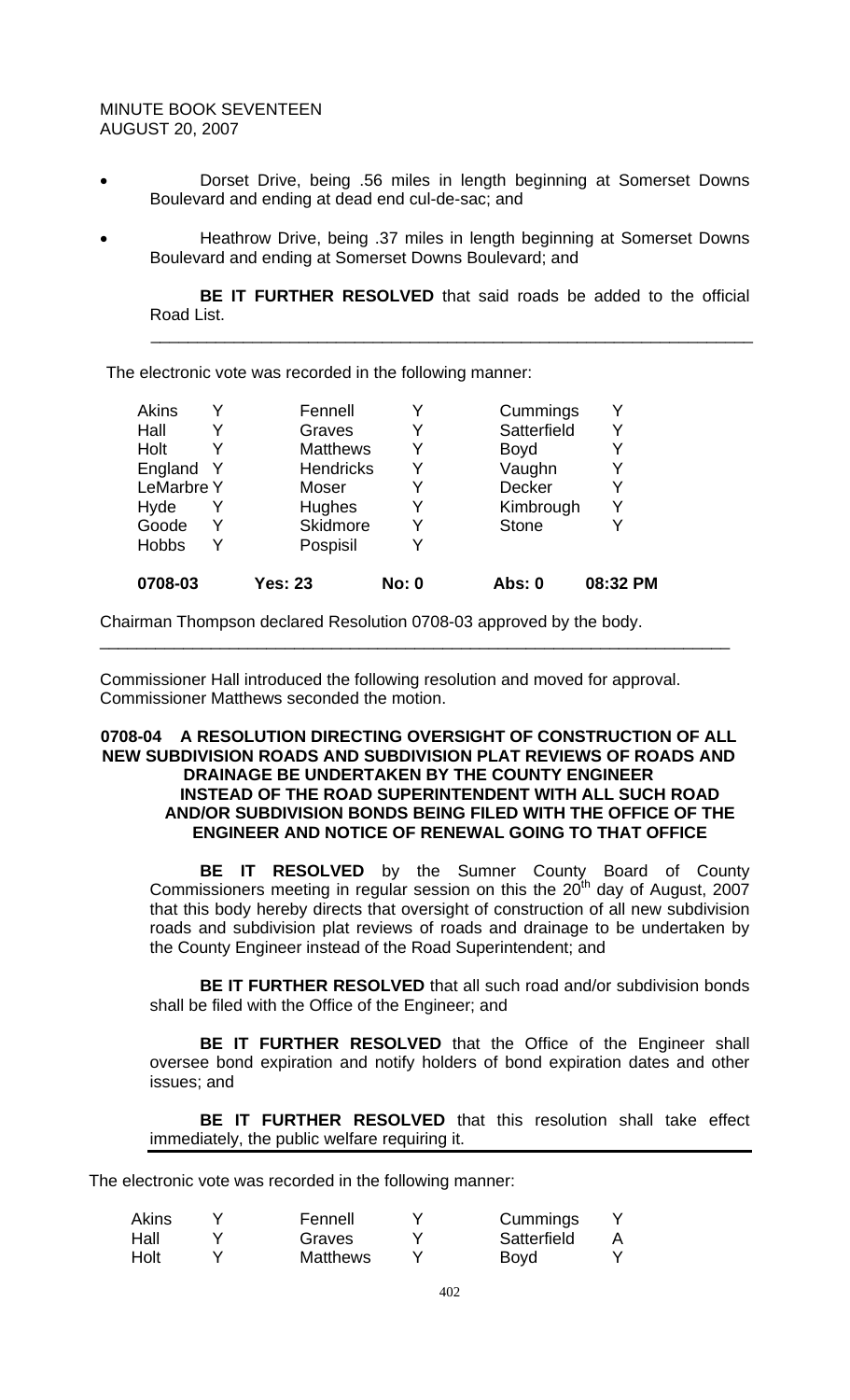| England Y<br>LeMarbre Y<br>Hyde<br>Goode<br><b>Hobbs</b> |                | <b>Hendricks</b><br>Moser<br>Hughes<br><b>Skidmore</b><br>Pospisil | v<br>v<br>∨   | Vaughn<br>Decker<br>Kimbrough<br><b>Stone</b> | ∨ |
|----------------------------------------------------------|----------------|--------------------------------------------------------------------|---------------|-----------------------------------------------|---|
| 0708-04                                                  | <b>Yes: 22</b> | No: 0                                                              | <b>Abs: 1</b> | 08:37 PM                                      |   |

Chairman Thompson declared the resolution approved by the body.

# **EDUCATION COMMITTEE**

Commissioner Decker reported that the Education Committee approved the 2007-08 School General Purpose Fund, which is reported under Budget Committee.

**\_\_\_\_\_\_\_\_\_\_\_\_\_\_\_\_\_\_\_\_\_\_\_\_\_\_\_\_\_\_\_\_\_\_\_\_\_\_\_\_\_\_\_\_\_\_\_\_\_\_\_\_\_\_\_\_\_\_\_\_\_\_\_\_\_\_\_\_\_** 

Commissioner Holt introduced the following resolution and moved for approval. Commissioner Pospisil seconded the motion.

# **GENERAL OPERATIONS COMMITTEE 0708-05 A RESOLUTION REDUCING THE CONTINGENCY FUND FOR THE PORTLAND HEALTH DEPARTMENT**

**BE IT RESOLVED** by the Sumner County Board of County Commissioners meeting in regular session on this the  $20<sup>th</sup>$  day of August, 2007 that this body hereby reduces the contingency fund for the Portland Health Department to cover the remaining \$17,500.00 overrun.

\_\_\_\_\_\_\_\_\_\_\_\_\_\_\_\_\_\_\_\_\_\_\_\_\_\_\_\_\_\_\_\_\_\_\_\_\_\_\_\_\_\_\_\_\_\_\_\_\_\_\_\_\_\_\_\_\_\_\_\_\_\_\_\_

Upon voice vote of the body, the Commission voted to approve Resolution 0708-05.

 Chairman Thompson announced that several people wanted to speak regarding the next matter. Upon motion of Commissioner Matthews, seconded by Commissioner Hobbs, the Commission voted to hear from the public on the following resolution:

\_\_\_\_\_\_\_\_\_\_\_\_\_\_\_\_\_\_\_\_\_\_\_\_\_\_\_\_\_\_\_\_\_\_\_\_\_\_\_\_\_\_\_\_\_\_\_\_\_\_\_\_\_\_\_\_\_\_\_\_\_\_\_\_\_\_\_\_\_

### **0708-06 A RESOLUTION APPROVING THE CONSTRUCTION OF A COMBINED ARCHIVES AND RECORD STORAGE FACILITY**

**BE IT RESOLVED** by the Sumner County Board of County Commissioners meeting in regular session on this the  $20<sup>th</sup>$  day of August, 2007 that this body hereby approves the construction of a combined archives and record storage facility behind the County Administration Building.

\_\_\_\_\_\_\_\_\_\_\_\_\_\_\_\_\_\_\_\_\_\_\_\_\_\_\_\_\_\_\_\_\_\_\_\_\_\_\_\_\_\_\_\_\_\_\_\_\_\_\_\_\_\_\_\_\_\_\_\_\_\_\_\_

Chairman Thompson recognized City of Gallatin Mayor Graves. Mayor Graves spoke on the revitalization of downtown and the importance of keeping the Sumner County Archives on the square. She recounted events that led up to consideration of the resolution before the Commission to construct the Archives and Record Storage facility behind the County Administration Building. The General Operations Committee and the Mayor held discussions related to where to build and whether or not to construct the Archives/Records Storage building together or separately. Mayor Graves asked commissioners to keep the Archives downtown.

Shirley Wilson, Director of the Sumner County Archives, stated that she had no position on where the Archives should be located. Her emphasis was in maintaining records management and archives records in the same building.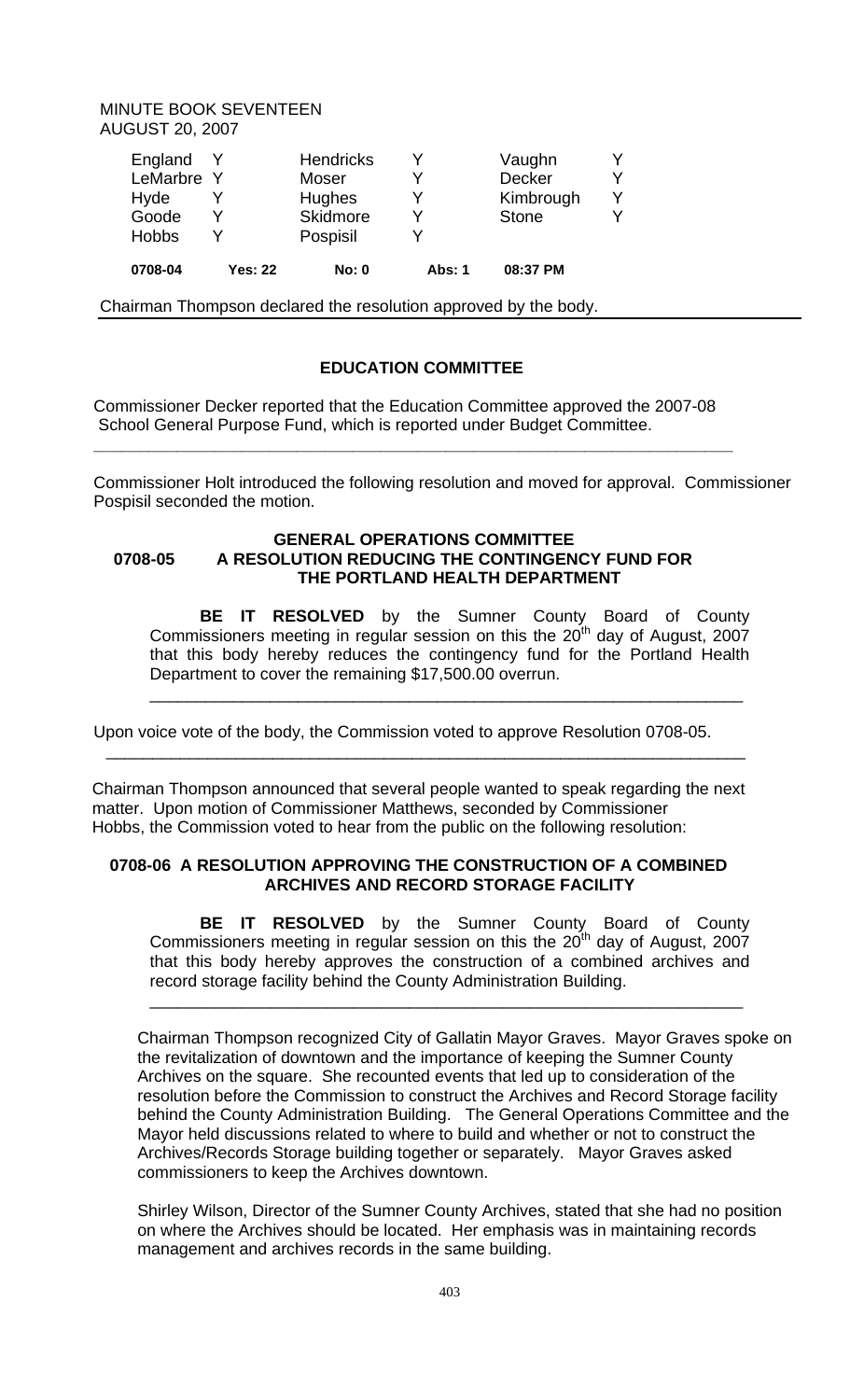Reggie Mudd, citizen of Gallatin, made the point that the new location needs to be close to the courts that generate the records. Mr. Mudd said it would be more accessible to keep it downtown.

Donna Belote, Executive Director of Greater Gallatin, stressed the importance of not taking away buildings from the downtown area.

Commissioner Kimbrough moved, seconded by Commissioner Akins, to approve the resolution.

Commissioner England moved, Commissioner Holt seconded, that the resolution be referred back to the General Operations Committee, so that the Building Subcommittee can give a detailed report of what transacted when they met and whether minutes were kept and a chairman and vice-chairman elected.

The electronic vote on the motion to refer was recorded in the following manner:

| 0708-06      | <b>Yes: 16</b> | <b>No: 5</b> | Abs: 0           | 09:22 PM |
|--------------|----------------|--------------|------------------|----------|
| <b>Stone</b> | <b>Hobbs</b>   | Y            | Pospisil         | Y        |
| Kimbrough N  | Goode          | N            | Skidmore         | Υ        |
| Decker       | Hyde           | N            | Hughes           | N        |
| Vaughn       | LeMarbre       | Y            | Moser            | Y        |
| <b>Boyd</b>  | England        | Y            | <b>Hendricks</b> | Y        |
| Graves       | Satterfield    | Y            | Holt             | Y        |
| <b>Akins</b> | Fennell        |              | Hall             | N        |

Chairman Thompson declared Resolution 0708-06 referred by the body. Commissioner Matthews requested that his vote be recorded in favor of the referral.

**\_\_\_\_\_\_\_\_\_\_\_\_\_\_\_\_\_\_\_\_\_\_\_\_\_\_\_\_\_\_\_\_\_\_\_\_\_\_\_\_\_\_\_\_\_\_\_\_\_\_\_\_\_\_\_\_\_\_\_\_\_\_\_\_\_\_\_\_\_** 

# **EMERGENCY MEDICAL SERVICES COMMITTEE**

There was no report from the Emergency Medical Services Committee.

### **PUBLIC WORKS COMMITTEE**

**\_\_\_\_\_\_\_\_\_\_\_\_\_\_\_\_\_\_\_\_\_\_\_\_\_\_\_\_\_\_\_\_\_\_\_\_\_\_\_\_\_\_\_\_\_\_\_\_\_\_\_\_\_\_\_\_\_\_\_\_\_\_\_\_\_\_\_\_\_\_** 

There was no report filed for the Public Works Committee.

### **LEGISLATIVE COMMITTEE**

**\_\_\_\_\_\_\_\_\_\_\_\_\_\_\_\_\_\_\_\_\_\_\_\_\_\_\_\_\_\_\_\_\_\_\_\_\_\_\_\_\_\_\_\_\_\_\_\_\_\_\_\_\_\_\_\_\_\_\_\_\_\_\_\_\_\_\_\_\_** 

Commissioner Hyde introduced the following resolution and moved for approval. Commissioner LeMarbre seconded the motion.

### **0708-07 A RESOLUTION AMENDING THE STANDING RULES AND PROCEDURES OF THE SUMNER COUNTY BOARD OF COUNTY COMMISSIONERS, CHANGING THE NAME OF THE EMERGENCY MEDICAL SERVICES**

**BE IT RESOLVED** by the County Board of Commissioners of Sumner County, Tennessee, assembled in regular session on this  $20<sup>th</sup>$  day of August, 2007, that this body does hereby amend the Standing Rules and Procedures of the Sumner County Board of County Commissioners as follows:

• Rule II Section E(1)(a) at the end of the first sentence of the first paragraph to add "and to the Law Director for legal analysis"; and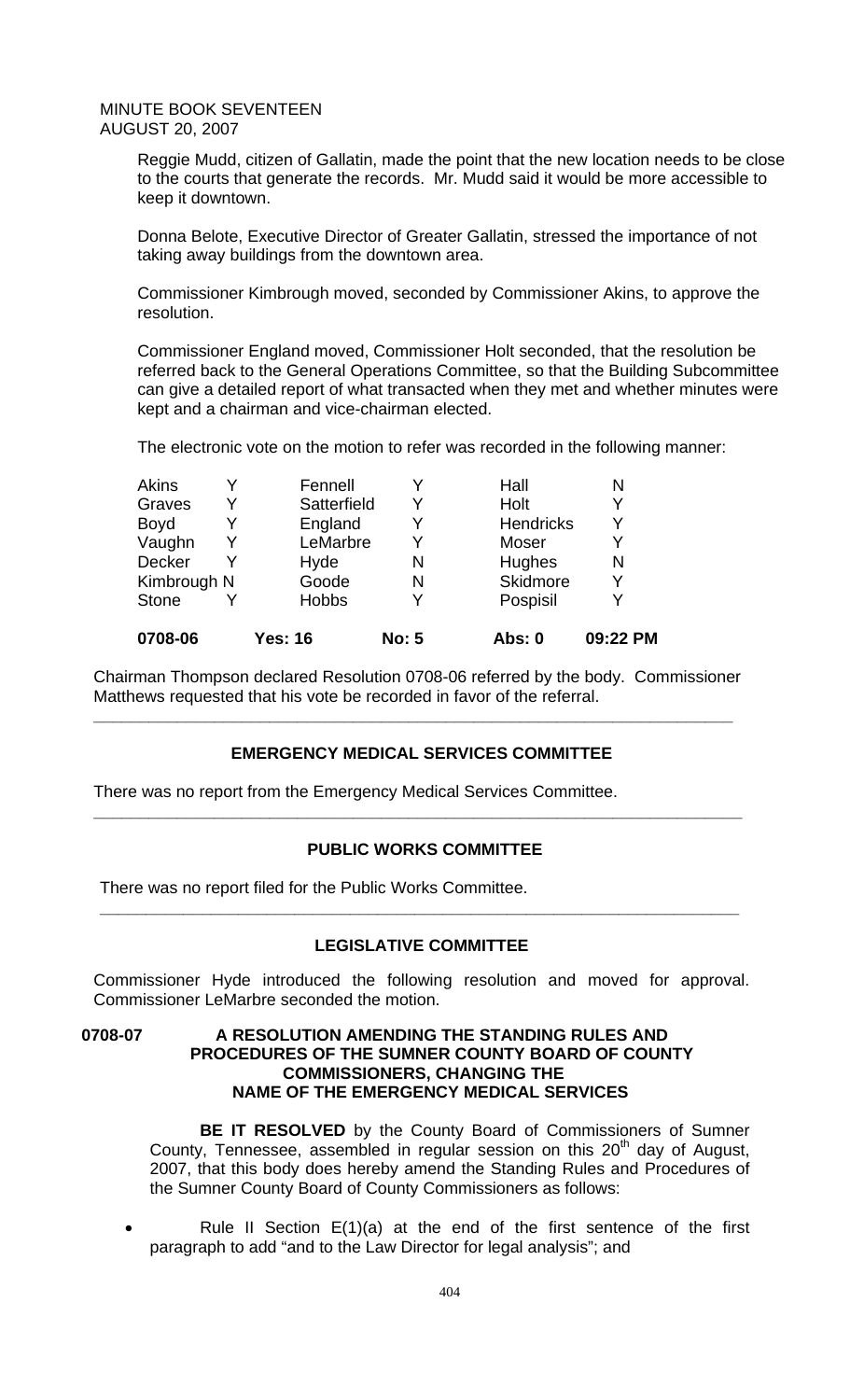- Rule III Section D(11)(c) at the end of the last paragraph to add "(1) Ethics Sub-Committees – Oversees ethical rules and regulations for the Commission. This committee may report directly to the Commission at the Report of the Chair portion of the agenda.
- Throughout the standing rules any reference to the Emergency Medical Services Committee should be changed to the Emergency Services Committee \_\_\_\_\_\_\_\_\_\_\_\_\_\_\_\_\_\_\_\_\_\_\_\_\_\_\_\_\_\_\_\_\_\_\_\_\_\_\_\_\_\_\_\_\_\_\_\_\_\_\_\_\_\_\_\_\_\_\_\_\_\_\_\_

The electronic vote was recorded in the following manner:

| 0708-07       |   | <b>Yes: 15</b> | <b>No: 0</b> | <b>Abs: 6</b>    | 09:25 PM |
|---------------|---|----------------|--------------|------------------|----------|
| <b>Stone</b>  |   | <b>Hobbs</b>   | Α            | Pospisil         | V        |
| Kimbrough Y   |   | Goode          | Y            | Skidmore         | Α        |
| <b>Decker</b> |   | Hyde           | Y            | <b>Hughes</b>    | v        |
| Vaughn        |   | LeMarbre       | Y            | Moser            | Y        |
| <b>Boyd</b>   |   | England        | А            | <b>Hendricks</b> | A        |
| Satterfield   | A | Holt           | Y            | <b>Matthews</b>  | v        |
| <b>Akins</b>  | А | Fennell        |              | Hall             |          |

Chairman Thompson declared the resolution failed to pass by the necessary two-thirds vote.

Commissioner Hobbs moved to vote on Item #I and #3 separately than Item #2. Commissioner Goode called for a point of order, as the entire resolution did not pass. Commissioner Hobbs withdrew his motion.

Commissioner Hyde moved, seconded by Commissioner Matthews, to approve changing the name of Emergency Medical Services Committee to Emergency Services Committee.

The electronic vote was recorded in the following manner:

| 0708-07           | Yes: 20          | <b>No: 1</b> | Abs: 2       | 09:28 PM |
|-------------------|------------------|--------------|--------------|----------|
| <b>Hobbs</b>      | Pospisil         | Y            |              |          |
| Goode             | <b>Skidmore</b>  | N            | <b>Stone</b> |          |
| Hyde              | Hughes           | Y            | Kimbrough    | Y        |
| <b>LeMarbre Y</b> | Moser            | Y            | Decker       | Y        |
| England           | <b>Hendricks</b> | Α            | Vaughn       |          |
| Holt              | <b>Matthews</b>  | Y            | <b>Boyd</b>  |          |
| Hall              | Graves           | Y            | Satterfield  | Α        |
| <b>Akins</b>      | Fennell          | Y            | Cummings     |          |

Chairman Thompson declared the motion to change the name of the committee approved by the necessary two-thirds vote. The resulting resolution was prepared as follows:

# **0708-07 A RESOLUTION AMENDING THE STANDING RULES AND PROCEDURES OF THE SUMNER COUNTY BOARD OF COUNTY COMMISSIONERS, CHANGING THE NAME OF THE EMERGENCY MEDICAL SERVICES COMMITTEE TO THE EMERGENCY SERVICES COMMITTEE**

• Throughout the standing rules any reference to the Emergency Medical Services Committee should be changed to the Emergency Services Committee

Commissioner Hobbs moved, seconded by Commissioner Hyde, to vote on Item #I as follows:

\_\_\_\_\_\_\_\_\_\_\_\_\_\_\_\_\_\_\_\_\_\_\_\_\_\_\_\_\_\_\_\_\_\_\_\_\_\_\_\_\_\_\_\_\_\_\_\_\_\_\_\_\_\_\_\_\_\_\_\_\_\_\_\_\_\_

Rule II Section  $E(1)(a)$  at the end of the first sentence of the first paragraph to add "and to the Law Director for legal analysis"; and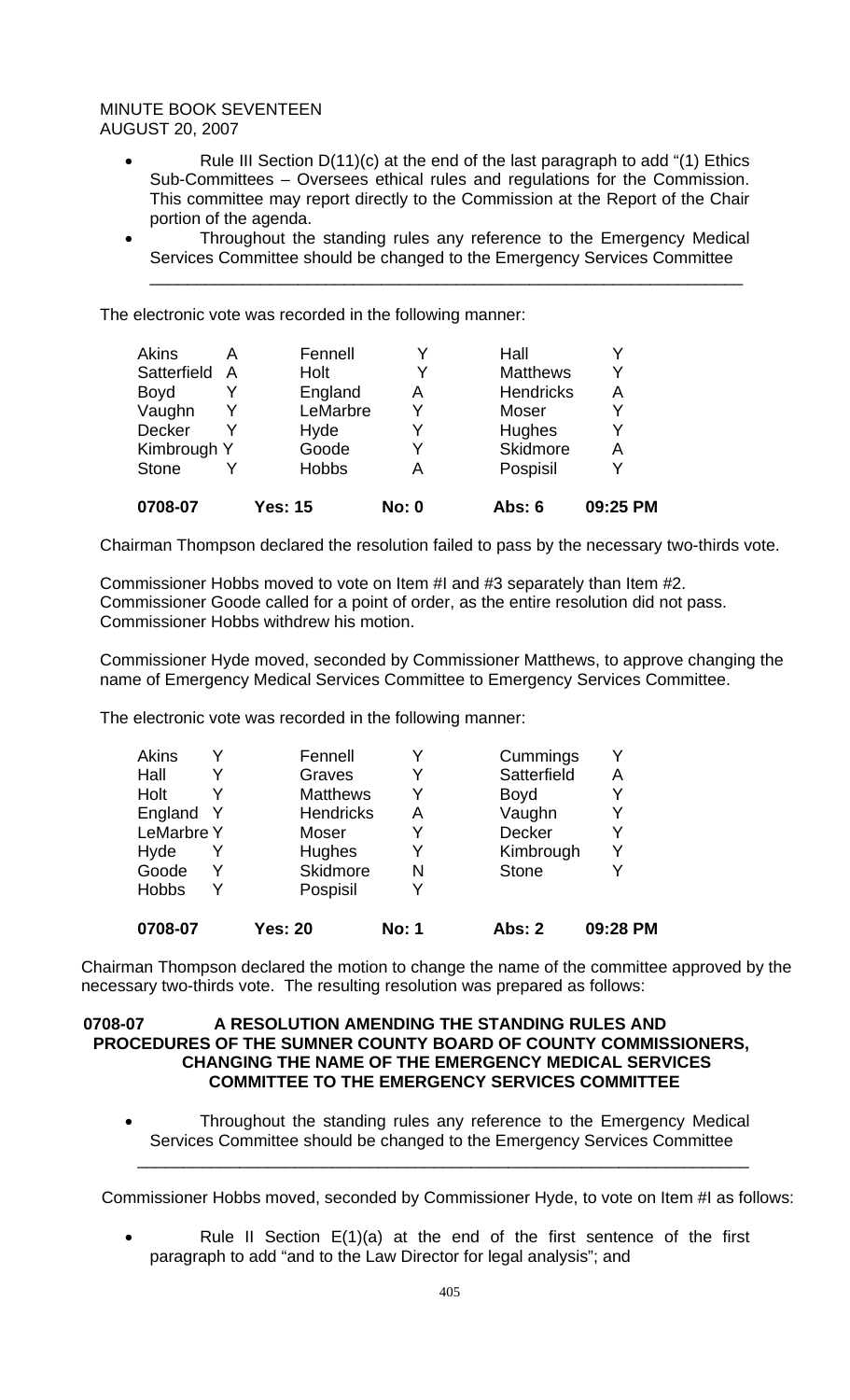Commissioner England moved to amend the motion, seconded by Commissioner Satterfield, to approve the following:

That this body hereby direct all resolutions coming to this body be first approved by the Law Director and each resolution be certified by the Law Director that it is not in conflict with any state or federal law or regulations and that said resolution is approved in legality and form.

Chairman Thompson recognized Commissioner Goode who explained the actions of the Rules Ad Hoc Committee.

The electronic vote was recorded in the following manner:

| 0708-07          |     | Yes: 4        | <b>No: 16</b> | Abs: 2       | 09:40 PM |
|------------------|-----|---------------|---------------|--------------|----------|
| Pospisil         | N   |               |               |              |          |
| Skidmore         | Y   | <b>Stone</b>  | N             | <b>Hobbs</b> | Y        |
| Hughes           | N   | Kimbrough     | N             | Goode        | N        |
| Moser            | N   | <b>Decker</b> | N             | Hyde         | N        |
| <b>Hendricks</b> | - Y | Vaughn        | N             | LeMarbre     | N        |
| Matthews N       |     | <b>Boyd</b>   | N             | England      | Y        |
| Hall             | N   | Graves        | N             | Satterfield  | Α        |
| Akins            | Α   | Fennell       | N             | Cummings     | N        |

Chairman Thompson declared Commissioner England's motion to amend failed to pass.

The electronic vote on Commissioner Hobb's motion was recorded in the following manner:

| 0708-07RULE     |    | <b>Yes: 13</b> | <b>No: 8</b> | <b>Abs: 1</b> | 09:41 PM |
|-----------------|----|----------------|--------------|---------------|----------|
| Pospisil        | Y  |                |              |               |          |
| Skidmore        | N  | <b>Stone</b>   | N            | <b>Hobbs</b>  | N        |
| Hughes          | Y  | Kimbrough      | Y            | Goode         | Y        |
| Moser           |    | <b>Decker</b>  | Y            | Hyde          | N        |
| Hendricks A     |    | Vaughn         | Y            | LeMarbre      |          |
| <b>Matthews</b> | -Y | <b>Boyd</b>    |              | England       | N        |
| Hall            |    | Graves         | N            | Satterfield   | N        |
| Akins           |    | Fennell        |              | Cummings      | N        |

Chairman Thompson declared the motion failed to pass by the necessary two-thirds vote of the body.

\_\_\_\_\_\_\_\_\_\_\_\_\_\_\_\_\_\_\_\_\_\_\_\_\_\_\_\_\_\_\_\_\_\_\_\_\_\_\_\_\_\_\_\_\_\_\_\_\_\_\_\_\_\_\_\_\_\_\_\_\_\_\_\_\_\_\_\_\_\_

Commissioner Hyde introduced the following resolution and moved for approval. Commissioner Pospisil seconded the motion.

### 0708-08 A RESOLUTION ADOPTING THE HOME PROGRAM **POLICIES AND PROCEDURES FOR SUMNER COUNTY, TENNESSEE**

**WHEREAS,** Sumner County wishes to participate in and accept the Tennessee Housing Development Agency Home Grant for the opportunity to have home rehabilitation funding up to the amount of \$500,000.00 for citizens of our county; and

**WHEREAS,** the Home Program will make available financial and/or technical assistance for the rehabilitation of owner-occupied homes in Sumner County; and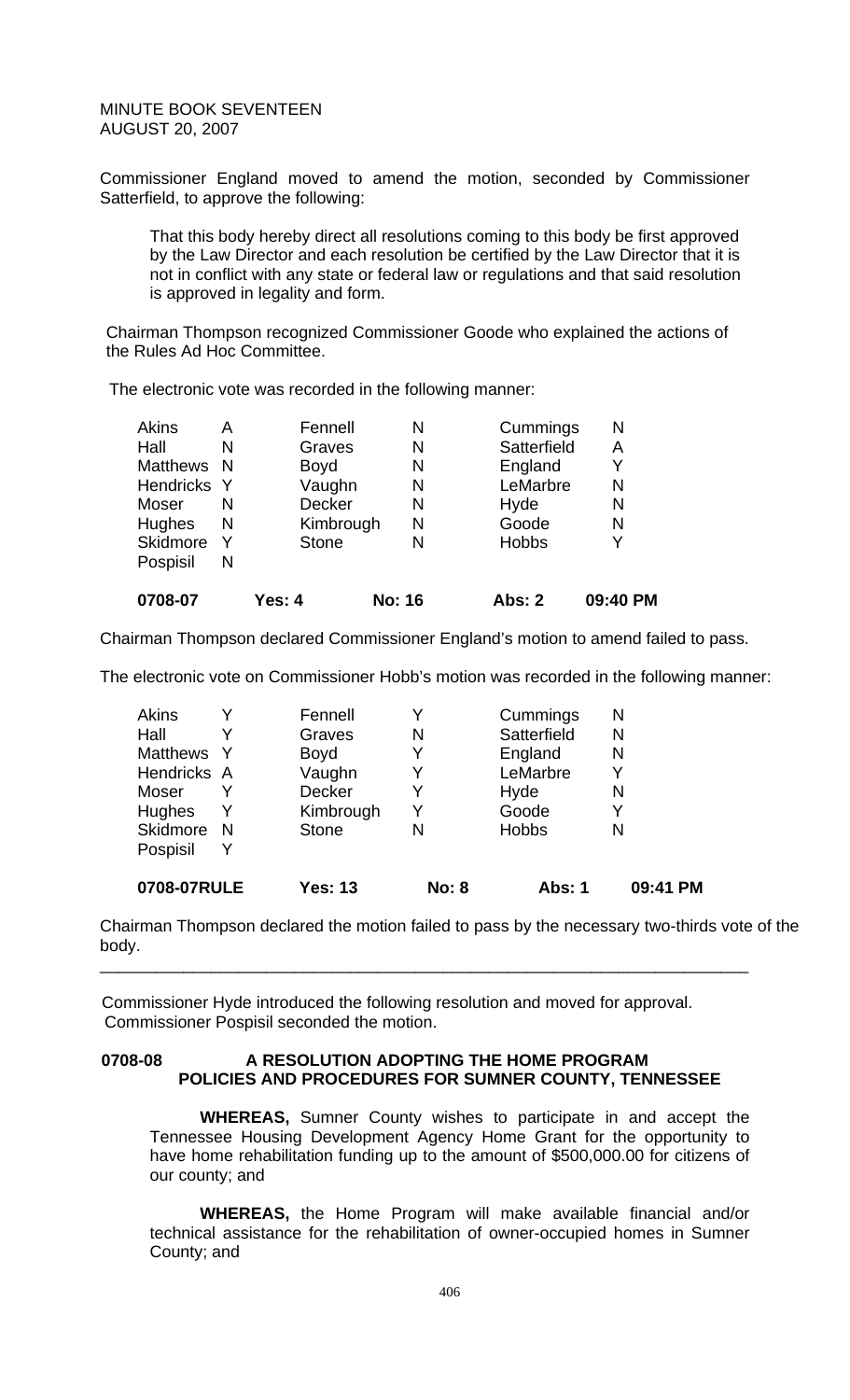**WHEREAS,** it is the desire of this body to adopt the Home Program Policies and Procedures to insure applicant eligibility criteria in order to meet the qualifications for rehabilitation grant.

**NOW, THEREFORE, BE IT RESOLVED** by Sumner County Board of County Commissioners meeting in regular session on this  $20<sup>th</sup>$  day of August, 2007 that the attached Home Program Policies and Procedures for Sumner County, Tennessee are hereby adopted.

\_\_\_\_\_\_\_\_\_\_\_\_\_\_\_\_\_\_\_\_\_\_\_\_\_\_\_\_\_\_\_\_\_\_\_\_\_\_\_\_\_\_\_\_\_\_\_\_\_\_\_\_\_\_\_\_\_\_\_\_\_\_\_\_

The electronic vote was recorded in the following manner:

| 0708-08           | <b>Yes: 22</b>   | <b>No: 0</b> | Abs: 1       | 09:44 PM |
|-------------------|------------------|--------------|--------------|----------|
| <b>Hobbs</b>      | Pospisil         | Y            |              |          |
| Goode             | <b>Skidmore</b>  | Y            | <b>Stone</b> | A        |
| Hyde              | Hughes           | Y            | Kimbrough    | Y        |
| <b>LeMarbre Y</b> | Moser            | Y            | Decker       |          |
| England Y         | <b>Hendricks</b> | Y            | Vaughn       |          |
| Holt              | <b>Matthews</b>  | Y            | <b>Boyd</b>  |          |
| Hall              | Graves           | Y            | Satterfield  | Y        |
| Akins             | Fennell          | Y            | Cummings     |          |

Chairman Thompson declared the motion passed by a majority vote of the body.

# **BUDGET COMMITTEE**

\_\_\_\_\_\_\_\_\_\_\_\_\_\_\_\_\_\_\_\_\_\_\_\_\_\_\_\_\_\_\_\_\_\_\_\_\_\_\_\_\_\_\_\_\_\_\_\_\_\_\_\_\_\_\_\_\_\_\_\_\_\_\_\_\_\_\_\_\_\_

Commissioner Moser introduced the following resolution and moved for approval. Commissioner Holt seconded the motion.

### **0709-09 A RESOLUTION APPROVING THE FISCAL YEAR 2006-2007 SUMNER COUNTY BOARD OF EDUCATION GENERAL PURPOSE SCHOOL FUND AND APPROPRIATING AND/OR TRANSFERRING SUCH FUNDS AS REQUIRED**

 **BE IT RESOLVED** by the Sumner County Board of County Commissioners meeting in regular session on this the  $20<sup>th</sup>$  day of August, 2007 that this body hereby approves the 2007-2008 Sumner County Board of Education General Purpose School Fund and appropriates and/or transfers such funds among the various accounts as shown on the attached schedules which are hereby incorporated as a part of this resolution.

\_\_\_\_\_\_\_\_\_\_\_\_\_\_\_\_\_\_\_\_\_\_\_\_\_\_\_\_\_\_\_\_\_\_\_\_\_\_\_\_\_\_\_\_\_\_\_\_\_\_\_\_\_\_\_\_\_\_\_\_\_\_\_\_

Commissioner Holt moved, seconded by Commissioner Pospisil, to approve a motion to suspend the rules and allow Maryanne Durski, Schools Director of Finance, to speak on the School Budget. The motion carried and Mrs. Durski stated that the document as presented shows an excess fund balance of \$900,000.00, although \$700,000.00 is dedicated, leaving \$200,000.00 in excess of the requirement.

Commissioner Decker, later in the meeting, declared an indirect conflict of interest but stated that he would vote his conscience.

The electronic vote was recorded in the following manner:

| Akins             | Fennell          | Cummings      |  |
|-------------------|------------------|---------------|--|
| Hall              | Graves           | Satterfield   |  |
| Holt              | <b>Matthews</b>  | <b>Boyd</b>   |  |
| England Y         | <b>Hendricks</b> | Vaughn        |  |
| <b>LeMarbre Y</b> | <b>Moser</b>     | <b>Decker</b> |  |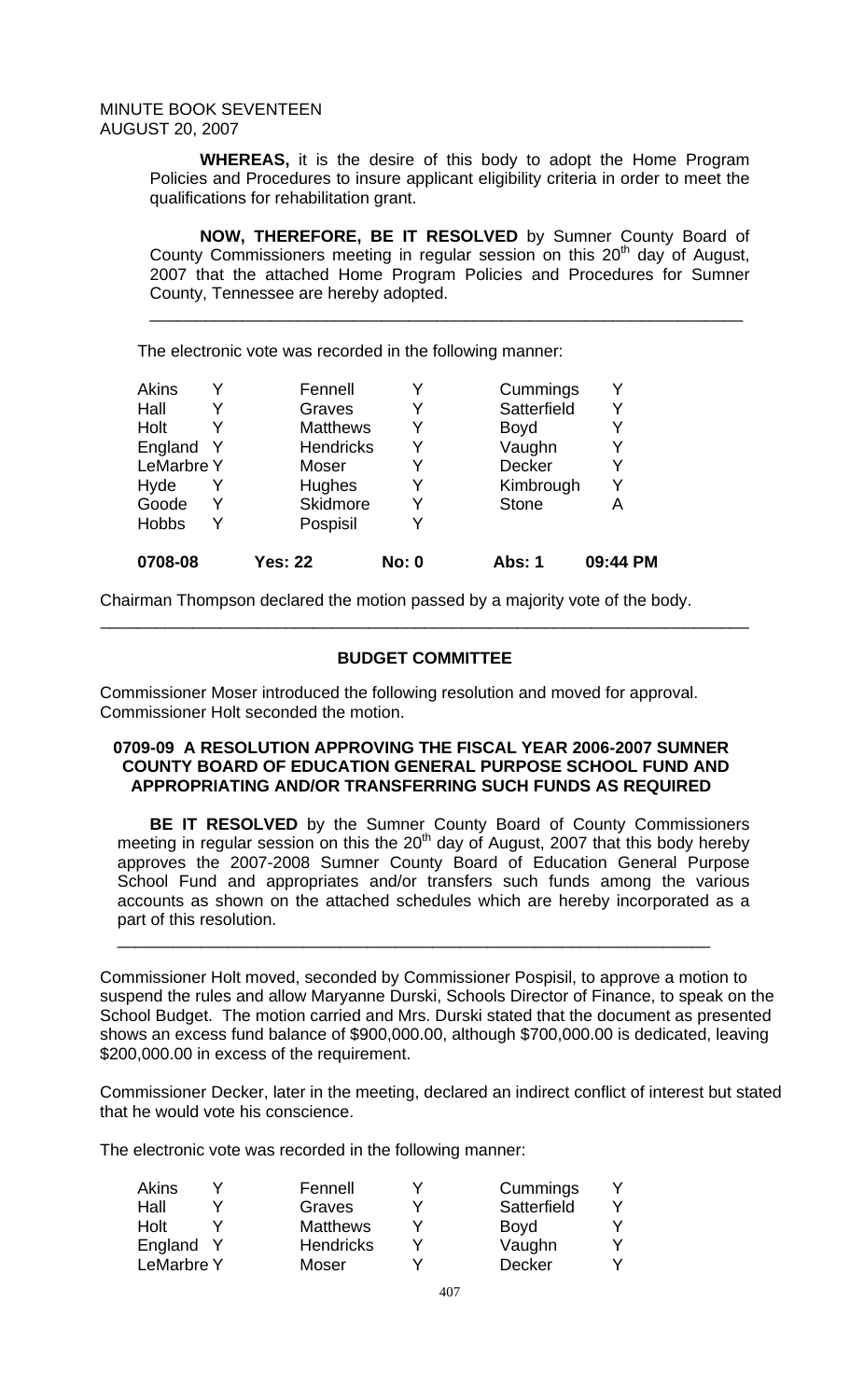| 0708-09      | <b>Yes: 22</b> | No: 0 | Abs: 1       | 09:48 PM |
|--------------|----------------|-------|--------------|----------|
| <b>Hobbs</b> | Pospisil       |       |              |          |
| Goode        | Skidmore       |       | <b>Stone</b> |          |
| Hyde         | <b>Hughes</b>  |       | Kimbrough    |          |

Chairman Thompson declared the motion passed by the necessary vote of the body.

\_\_\_\_\_\_\_\_\_\_\_\_\_\_\_\_\_\_\_\_\_\_\_\_\_\_\_\_\_\_\_\_\_\_\_\_\_\_\_\_\_\_\_\_\_\_\_\_\_\_\_\_\_\_\_\_\_\_\_\_\_\_\_\_\_\_\_\_\_\_

Commissioner Moser introduced the following resolution and moved for approval. Commissioner Holt seconded the motion.

# **0708-10 RESOLUTION MAKING APPROPRIATIONS FOR THE VARIOUS FUNDS, DEPARTMENTS, INSTITUTIONS, OFFICES AND AGENCIES OF SUMNER COUNTY, TENNESSEE FOR THE FISCAL YEAR BEGINNING BEGINNING JULY 1, 2007 AND ENDING JUNE 30, 2008**

 **BE IT RESOLVED** by the County Board of Commissioners of Sumner County, Tennessee assembled in regular session on this 18th day of June 2007, 16th day of July 2007, and 20th day of August 2007, that the amounts hereinafter set out are hereby appropriated for the purpose of meeting the expenditures of the various funds, departments, institutions, offices and agencies of Sumner County, Tennessee, for the capital outlay, and for meeting the payment of principal and interest on the County's debt maturing during the fiscal year beginning July 1, 2007 and ending June 30, 2008 according to the following schedule:

| <b>GENERAL FUND</b>                                           |            |
|---------------------------------------------------------------|------------|
| <b>County Government</b>                                      | 276,000    |
| Office of County Executive                                    | 214,107    |
| Office of Human Resources                                     | 49,750     |
| Office of County Attorney                                     | 256,393    |
| Office of Election Commission                                 | 514,955    |
| Office of Register of Deeds                                   | 537,565    |
| Office of Codes                                               | 599,683    |
| Office of Engineering                                         | 182,825    |
| <b>County Buildings</b>                                       | 972,656    |
| Office of Finance                                             | 332,417    |
| Office of Purchasing                                          | 22,050     |
| Office of Tax Assessor                                        | 502,929    |
| Office of Reappraisal                                         | 396,430    |
| Office of Trustee                                             | 401,094    |
| <b>Office of County Clerk</b>                                 | 938,317    |
| Office of Data Processing                                     | 111,133    |
| Office of Risk Management                                     | 100,833    |
| Office of Circuit, General Sessions, and Juvenile Court Clerk | 1,116,054  |
| Office of General Sessions Judge I                            | 232,073    |
| Office of Clerk and Master                                    | 464,453    |
| Office of General Sessions Judge II                           | 334,462    |
| Office of Judicial Magistrates                                | 203,750    |
| Office of Drug Court Administration                           | 311,146    |
| Office of Sheriff                                             | 10,236,318 |
| Office of CASP/Probation                                      | 305,630    |
| <b>Office of Youth Services Officer</b>                       | 372,776    |
| <b>County Community Defenses</b>                              | 146,000    |
| County Emergency Management Agency                            | 183,780    |
| <b>County Health</b>                                          | 1,257,694  |
| <b>County Animal Control</b>                                  | 245,874    |
| <b>County Ambulance Service</b>                               | 4,909,390  |
| <b>Office of Veterans Service</b>                             | 67,615     |
| <b>County Dentist</b>                                         | 133,067    |
| <b>County Environmentalists</b>                               | 38,713     |
| County Other Welfare and Health                               | 393,155    |
| <b>County Library Service</b>                                 | 846,354    |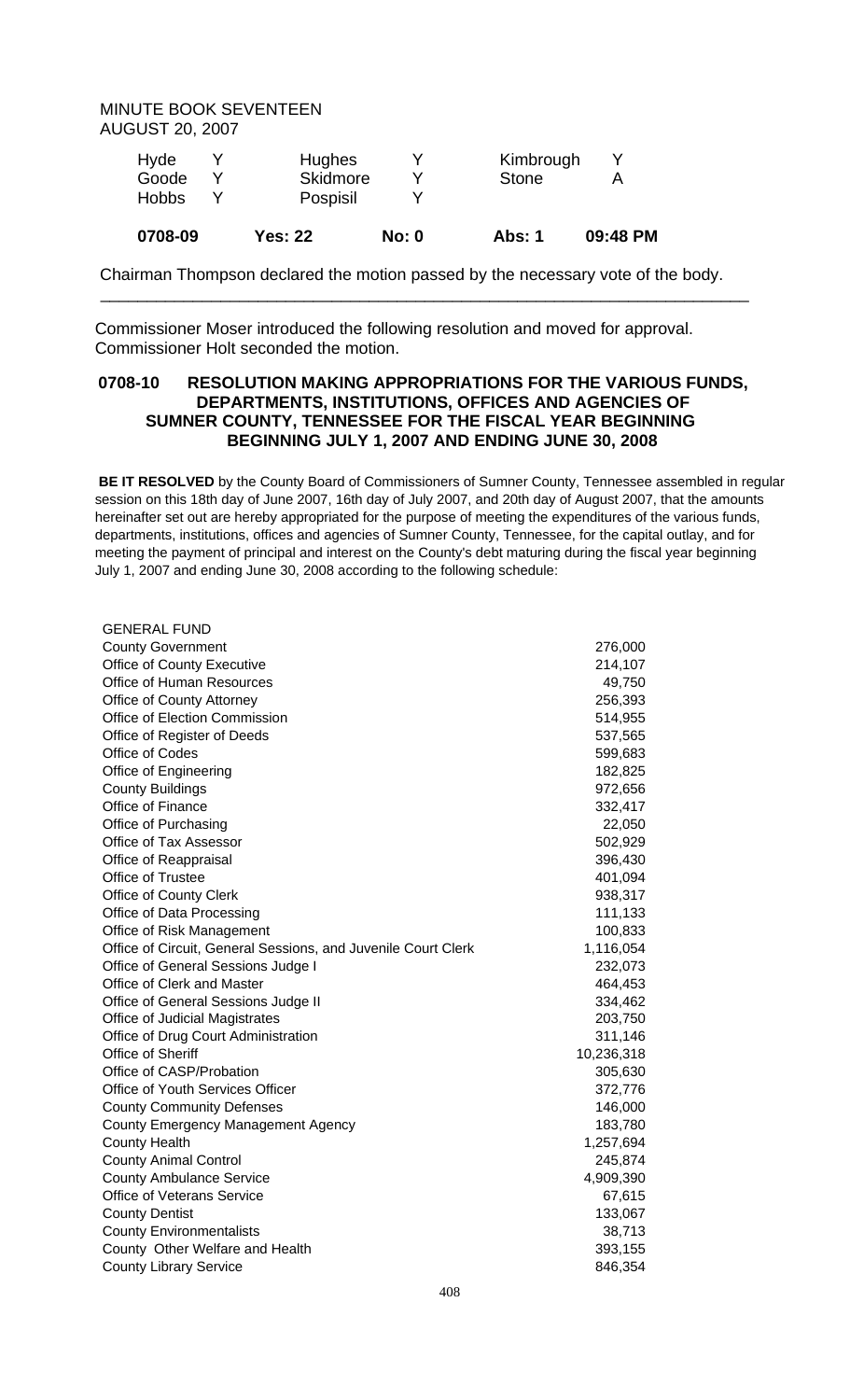| <b>MINUTE BOOK SEVENTEEN</b><br><b>AUGUST 20, 2007</b>                  |                          |
|-------------------------------------------------------------------------|--------------------------|
| Office of Agriculture Extension Service                                 | 283,607                  |
| Office of Archives                                                      | 95,343                   |
| County Employee Benefits, Contributions, and Other                      | 10,563,292               |
| <b>TOTAL GENERAL FUND</b>                                               | 39,149,683               |
| SCHOOL GENERAL PURPOSE FUND<br><b>INSTRUCTION</b>                       |                          |
| <b>Regular Instruction Program</b>                                      | 82,587,783               |
| Alternative Instruction Program                                         | 1,606,462                |
| <b>Special Education Program</b>                                        | 16,993,469               |
| <b>Vocational Education Program</b>                                     | 9,081,263                |
| <b>Adult Education Program</b>                                          | 343,751                  |
| <b>SUPPORT SERVICES</b>                                                 |                          |
| Attendance<br><b>Health Services</b>                                    | 340,238<br>490,031       |
| <b>Other Student Support</b>                                            | 4,477,178                |
| <b>Regular Instruction Program</b>                                      | 6,120,699                |
| Alternative Instruction Program                                         | 259,097                  |
| <b>Special Education Program</b>                                        | 1,383,943                |
| <b>Vocational Education Program</b>                                     | 222,693                  |
| <b>Adult Education Program</b>                                          | 288,142                  |
| <b>Board of Education</b><br>Office of Superintendent                   | 3,761,953<br>549,584     |
| Office of Principal                                                     | 11,235,768               |
| <b>Fiscal Services</b>                                                  | 934,726                  |
| <b>Human Resources</b>                                                  | 439,554                  |
| Operation of Plant                                                      | 11,717,090               |
| Maintenance of Plant                                                    | 4,169,315                |
| Transportation                                                          | 6,709,073<br>579,217     |
| Other Support Services - Central & Other<br>NON-INSTRUCTIONAL SERVICES  |                          |
| <b>Food Services</b>                                                    | 18,906                   |
| <b>Community Services</b>                                               | 1,137,114                |
| <b>Capital Outlay</b>                                                   | 868,618                  |
| <b>Debt Service</b>                                                     | 387,270                  |
| <b>Operating Transfers</b>                                              | 15,000                   |
| TOTAL SCHOOL GENERAL PURPOSE FUND                                       | 166,717,937              |
| SCHOOL FEDERAL PROJECTS FUND<br><b>INSTRUCTION</b>                      |                          |
| <b>Regular Instruction Program</b>                                      | 3,368,199                |
| <b>Alternative Education Program</b>                                    | 24,812                   |
| <b>Special Education Program</b><br><b>Vocational Education Program</b> | 4,018,879<br>311,592     |
| <b>SUPPORT SERVICES</b>                                                 |                          |
| <b>Other Student Support</b>                                            | 141,512                  |
| <b>Regular Instruction Program</b>                                      | 745,823                  |
| <b>Special Education Program</b>                                        | 813,834                  |
| <b>Vocational Education Program</b>                                     | 47,000                   |
| Transportation                                                          | 75,201                   |
| NON-INSTRUCTIONAL SERVICES<br><b>Operating Transfers</b>                | 119,977                  |
| TOTAL SCHOOL FEDERAL PROJECTS FUND                                      | 9,666,829                |
| SCHOOL FOOD SERVICE FUND                                                |                          |
| NON-INSTRUCTIONAL SERVICES<br><b>Food Service</b>                       |                          |
| TOTAL SCHOOL FOOD SERVICE FUND                                          | 12,475,552<br>12,475,552 |
| SCHOOL ENDOWMENT TRUST FUND<br><b>INSTRUCTION</b>                       |                          |
| Special Education Program                                               | 6,000                    |
| TOTAL SCHOOL ENDOWMENT TRUST FUND                                       | 6,000                    |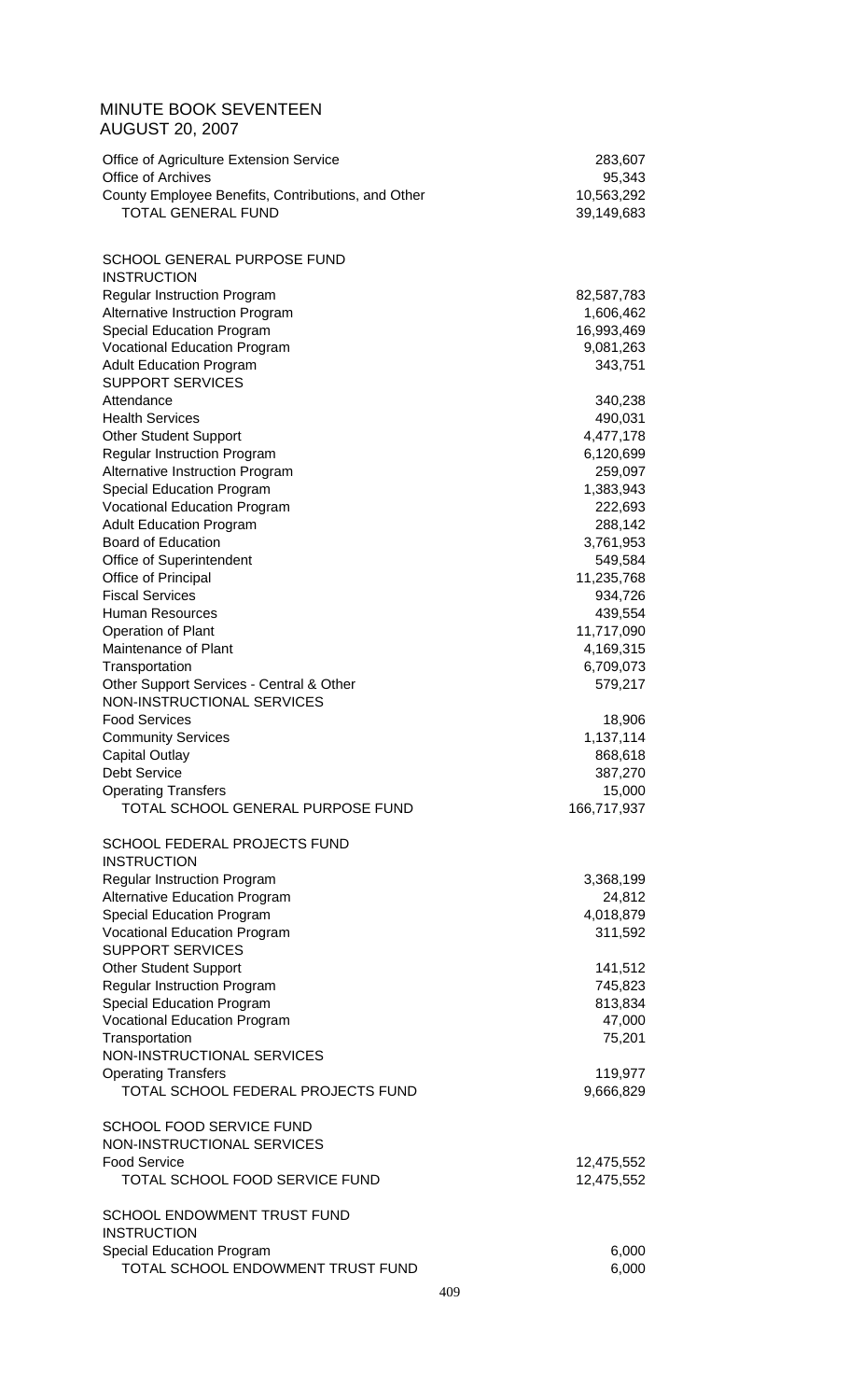| COURTHOUSE AND JAIL MAINTENANCE FUND<br>Administration and Operation<br>TOTAL COURTHOUSE AND JAIL MAINTENANCE FUND | 472,000<br>472,000 |
|--------------------------------------------------------------------------------------------------------------------|--------------------|
| <b>DRUG CONTROL FUND</b>                                                                                           |                    |
| Administration and Operation                                                                                       | 41,840             |
| TOTAL DRUG CONTROL FUND                                                                                            | 41,840             |
| DISTRICT ATTORNEY GENERAL FUND                                                                                     |                    |
| Administration and Operation                                                                                       | 50,000             |
| TOTAL DISTRICT ATTORNEY GENERAL FUND                                                                               | 50,000             |
| <b>GENERAL DEBT SERVICE FUND</b>                                                                                   |                    |
| Administration and Debt Requirements                                                                               | 24,877,443         |
| TOTAL GENERAL DEBT SERVICE FUND                                                                                    | 24,877,443         |
| <b>HIGHWAY FUND</b>                                                                                                |                    |
| Administration                                                                                                     | 203,388            |
| <b>Highway and Bridge Maintenance</b>                                                                              | 3,839,810          |
| Operation and Maintenance of Equipment                                                                             | 988,103            |
| <b>Quarry Operations</b>                                                                                           | 68,417             |
| <b>Litter and Trash Collections</b>                                                                                | 49,194             |
| <b>Other Charges</b>                                                                                               | 225,600            |
| <b>Employee Benefits</b>                                                                                           | 839,238            |
| <b>Capital Outlay</b>                                                                                              | 877,500            |
| TOTAL HIGHWAY FUND                                                                                                 | 7,091,250          |

BE IT FURTHER RESOLVED, by Resolution Number 0691-05 (-14), the Sumner County Board of County Commissioners, elected, pursuant to Section 2, subsection (e) of Public Chapter Number 358, to exempt Sumner County from the provisions of Public Chapter Number 358, and that if the need shall arise, the Budget Committee may, with the approval of any official, head of any department or division which may be affected, transfer any amount within any major appropriation category. Also, the approval of the County Board of Commissioners must be obtained as required by law for transfers between major appropriation categories within the same fund. The School Director must also receive the approval of the Board of Education for transfers within each major appropriation category of the budget and the approval of the County Board of Commissioners for transfers between these major categories as required by law;

One copy of this authorization shall be filed with the County Clerk, one copy with the Chair of the Budget Committee, and one copy with each divisional or departmental head concerned. Aforesaid authorization shall clearly state the reasons for the transfer, but this provision shall in no case whatsoever be construed as authorizing transfers from one fund to another but shall apply solely to transfers within a certain fund, AND

BE IT FURTHER RESOLVED, that any appropriation made by this resolution which covers that same purpose for which a specific appropriation is made by statute is made in lieu of, but not in addition to, said statutory appropriation. The salaries, wages, or remuneration of each officer, employee, or agent of the County shall not be in excess of the amounts authorized by existing law or as set forth in the estimate of expenditures which accompanies this resolution. Provisions for such salaries, wages, or other renumeration hereby authorized shall in no case be construed as permitting expenditures for any department, division, or agency of the County in excess of that appropriation herein for such department, division, or agency of the County. Such appropriation shall constitute the limit to the expenditures for any department, division, or agency ending June 30, 2008. The aggregate expenditures for any item of appropriation shall in no instance be more than the amount herein for such item, AND

BE IT FURTHER RESOLVED, that any resolution, which may hereafter be presented to the County Board of Commissioners providing for appropriations in addition to those made by this Budget Appropriation Resolution, shall specifically provide sufficient revenue or other funds, actually to be provided during the fiscal year in which the expenditure is to be made, to meet such additional appropriations, AND

BE IT FURTHER RESOLVED, that there is hereby appropriated for State approved projects such amount or amounts as may from time-to-time be approved by contract with the State of Tennessee Department of Transportation, AND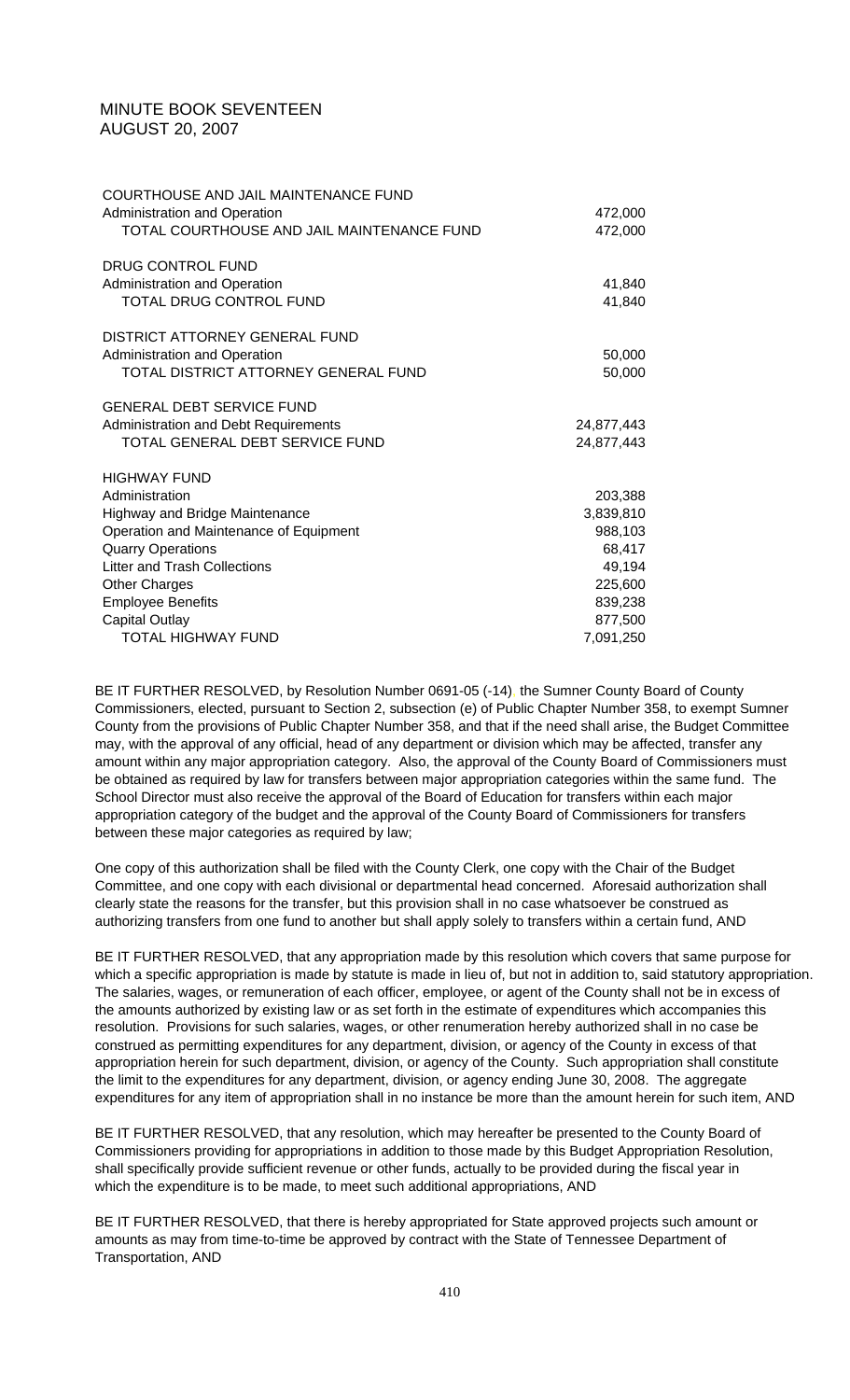BE IT FURTHER RESOLVED, that the County Executive and the County Clerk are hereby authorized to borrow money on revenue anticipation notes to pay the expenses herein authorized until the taxes and other revenue for the fiscal year 2007-08 have been collected not exceeding 60% of the appropriations of each individual fund. The County Executive and County Clerk shall select the bank with the best interest rates. The proceeds of loans for each individual fund shall be used only to pay the expenditures and other requirements of the fund for which the loan is made, and the loan shall be paid out of revenue of the fund for which the money is borrowed. The notes evidencing the loans authorized under this section shall be issued under the authority of Title 9, Chapter 21, Tennessee Code Annotated. Said notes shall be signed by the County Executive and countersigned by the County Clerk and shall mature and be paid in full without renewal not later than June 30, 2008, AND

BE IT FURTHER RESOLVED, that the delinquent County property taxes for the year 2006 and prior years and the interest and penalty thereon collected during the year ending June 30, 2008 shall be apportioned to the various County Funds according to the subdivision of the tax levy for the year 2006. The Clerk and Master and the Trustee are hereby authorized and directed to make such apportionment accordingly, AND

BE IT FURTHER RESOLVED, that all unencumbered balances of appropriations remaining at the end of the fiscal year shall lapse and be of no further effect at the end of the fiscal year at June 30, 2008, AND

BE IT FURTHER RESOLVED, that any resolution or part of a resolution which has heretofore been passed by the County Board of Commissioners which is in conflict with any provision in this resolution, the same is hereby repealed, AND

BE IT FURTHER RESOLVED, that the Finance Department is hereby directed to mail a copy of this resolution to all departments, institutions, offices, and agencies concerned in the operating budget, AND

BE IT FURTHER RESOLVED, that this resolution shall take effect from and after its passage, and its provisions shall be in force from and after July 1, 2007. \_\_\_\_\_\_\_\_\_\_\_\_\_\_\_\_\_\_\_\_\_\_\_\_\_\_\_\_\_\_\_\_\_\_\_\_\_\_\_\_\_\_\_\_\_\_\_\_\_\_\_\_\_\_\_\_\_\_\_\_\_\_\_\_\_\_\_\_\_\_\_\_\_\_\_\_\_\_\_\_\_\_\_\_\_\_\_\_\_\_

The electronic vote was recorded in the following manner:

| 0708-10           |              | <b>Yes: 22</b>   | <b>No: 1</b> | Abs: 0       | 09:49 PM |
|-------------------|--------------|------------------|--------------|--------------|----------|
| <b>Hobbs</b>      | Y            | Pospisil         | Y            |              |          |
| Goode             | Y            | <b>Skidmore</b>  | Y            | <b>Stone</b> |          |
| Hyde              |              | Hughes           | Y            | Kimbrough    |          |
| <b>LeMarbre Y</b> |              | Moser            | Y            | Decker       |          |
| England           | <sup>Y</sup> | <b>Hendricks</b> | Y            | Vaughn       |          |
| Holt              |              | <b>Matthews</b>  | Y            | <b>Boyd</b>  |          |
| Hall              |              | Graves           | Y            | Satterfield  | N        |
| <b>Akins</b>      | Y            | Fennell          | Y            | Cummings     |          |

Chairman Thompson declared the motion passed by the necessary two-thirds vote of the County Legislative body.

\_\_\_\_\_\_\_\_\_\_\_\_\_\_\_\_\_\_\_\_\_\_\_\_\_\_\_\_\_\_\_\_\_\_\_\_\_\_\_\_\_\_\_\_\_\_\_\_\_\_\_\_\_\_\_\_\_\_\_\_\_\_\_\_\_\_\_\_\_\_

Commissioner Moser introduced the following resolution and moved for approval. Commissioner Pospisil seconded the motion.

### **0708-13 A RESOLUTION APPROVING A TRANSFER OF FUNDS IN THE AMOUNT OF \$28,500.00 BETWEEN THE ACCOUNTS OF SALARY BOOKKEEPERS**

 **BE IT RESOLVED** by the Sumner County Board of County Commissioners meeting in regular session on this the  $20<sup>th</sup>$  day of August, 2007 that this body hereby approves a transfer of funds in the amount \$28,500.00 from the Salary Bookkeepers Account (101-52100-119) to the Salary Bookkeepers Account (101-51310-119). \_\_\_\_\_\_\_\_\_\_\_\_\_\_\_\_\_\_\_\_\_\_\_\_\_\_\_\_\_\_\_\_\_\_\_\_\_\_\_\_\_\_\_\_\_\_\_\_\_\_\_\_\_\_\_\_\_\_\_\_\_\_\_\_

The electronic vote was recorded in the following manner: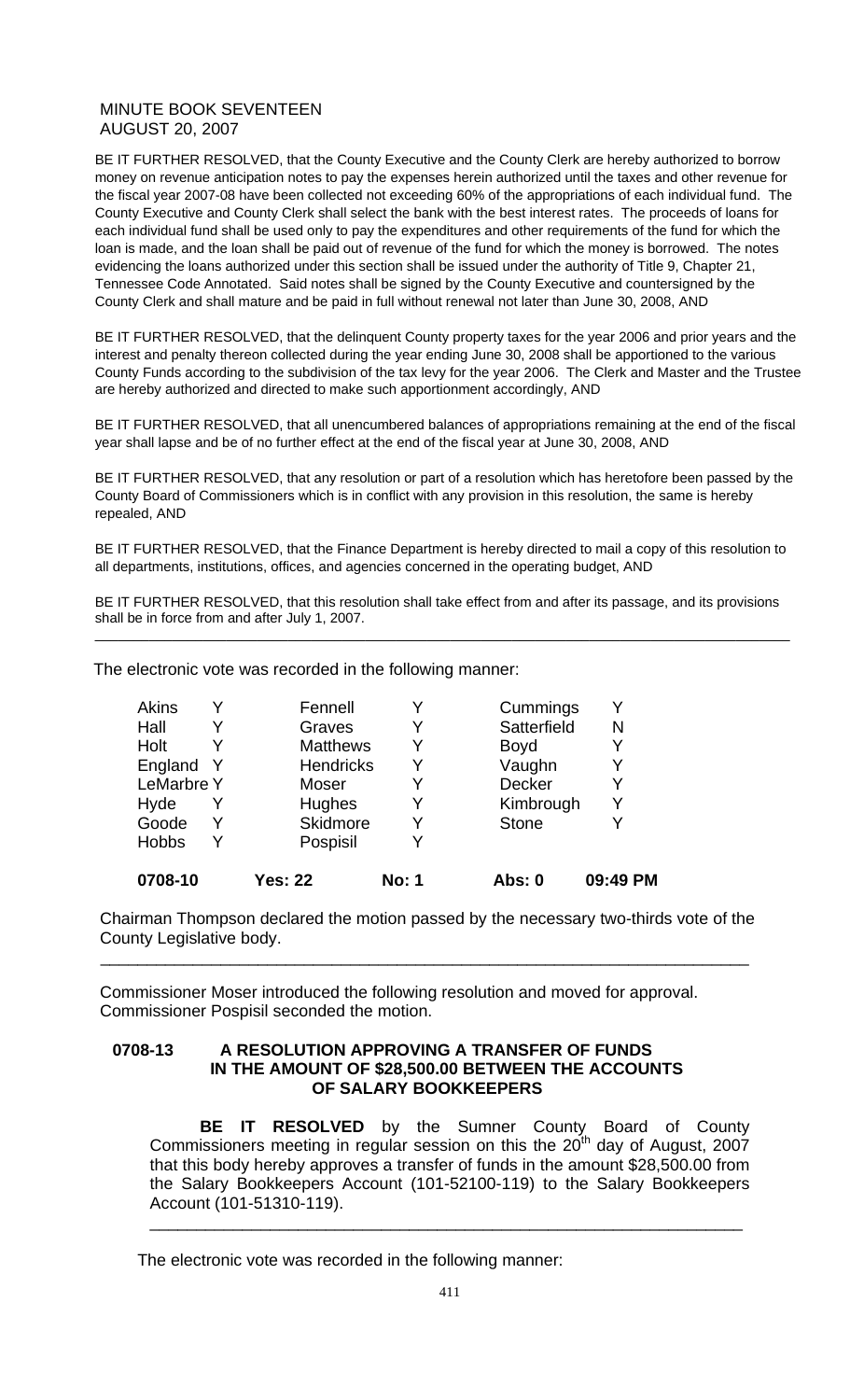| 0708-13           | <b>Yes: 22</b>   | <b>No: 0</b> | <b>Abs: 0</b> | 09:50 PM |
|-------------------|------------------|--------------|---------------|----------|
| Pospisil          |                  |              |               |          |
| <b>Skidmore Y</b> | <b>Stone</b>     | Y            | <b>Hobbs</b>  |          |
| Hyde              | Hughes           | Y            | Kimbrough     | Y        |
| <b>LeMarbre Y</b> | Moser            | Y            | Decker        | Y        |
| England Y         | <b>Hendricks</b> | Y            | Vaughn        | Y        |
| Holt              | <b>Matthews</b>  | Y            | <b>Boyd</b>   |          |
| Hall              | Graves           | Y            | Satterfield   | Y        |
| <b>Akins</b>      | Fennell          | Y            | Cummings      |          |

Chairman Thompson declared the budget appropriation passed by the necessary two-thirds vote of the body.

\_\_\_\_\_\_\_\_\_\_\_\_\_\_\_\_\_\_\_\_\_\_\_\_\_\_\_\_\_\_\_\_\_\_\_\_\_\_\_\_\_\_\_\_\_\_\_\_\_\_\_\_\_\_\_\_\_\_\_\_\_\_\_\_\_\_\_\_\_\_

Commissioner Moser introduced the following resolution and moved for approval. Commissioner Holt seconded the motion.

# **0708-15 A RESOLUTION APPROVING TRANSFERS WITHIN THE PLANNING AND CODES DEPARTMENTS TO CORRECT CHART OF ACCOUNTS TO COMPLY WITH STATE REQUIREMENTS**

**BE IT RESOLVED** by the Sumner County Board of County Commissioners meeting in regular session on this the  $20<sup>th</sup>$  day of August, 2007 that this body hereby approves transfers within the various accounts to correct chart of accounts to comply with state requirements as shown on the attachments herewith.

Without objection, Chairman Thompson recognized Director of Finance Rachel Nichols who stated that correcting the chart of accounts brought the County budget in line with requirements set out by state auditors.

The electronic vote was recorded in the following manner:

| 0708-15           | <b>Yes: 23</b>   | <b>No: 0</b> | Abs: 0       | 09:55 PM |
|-------------------|------------------|--------------|--------------|----------|
| <b>Hobbs</b>      | Pospisil         | Y            |              |          |
| Goode             | Skidmore         | Y            | <b>Stone</b> |          |
| Hyde              | <b>Hughes</b>    | Y            | Kimbrough    | Y        |
| <b>LeMarbre Y</b> | Moser            | Y            | Decker       | Y        |
| England Y         | <b>Hendricks</b> | Y            | Vaughn       |          |
| Holt              | <b>Matthews</b>  | Y            | <b>Boyd</b>  |          |
| Hall              | Graves           |              | Satterfield  |          |
| <b>Akins</b>      | Fennell          |              | Cummings     |          |

Chairman Thompson declared the motion passed by the necessary two-thirds vote of the body.

# **CONSENT AGENDA**

\_\_\_\_\_\_\_\_\_\_\_\_\_\_\_\_\_\_\_\_\_\_\_\_\_\_\_\_\_\_\_\_\_\_\_\_\_\_\_\_\_\_\_\_\_\_\_\_\_\_\_\_\_\_\_\_\_\_\_\_\_\_\_\_\_\_\_\_\_\_

Commissioner Moser introduced the following items on the Consent Agenda and moved for approval. Commissioner Skidmore seconded the motion.

### **0708-11 A RESOLUTION APPROPRIATING \$2,400.00 FROM THE COURTHOUSE AND JAIL FUND RESERVE TO SALARY MAINTENANCE PERSONNEL**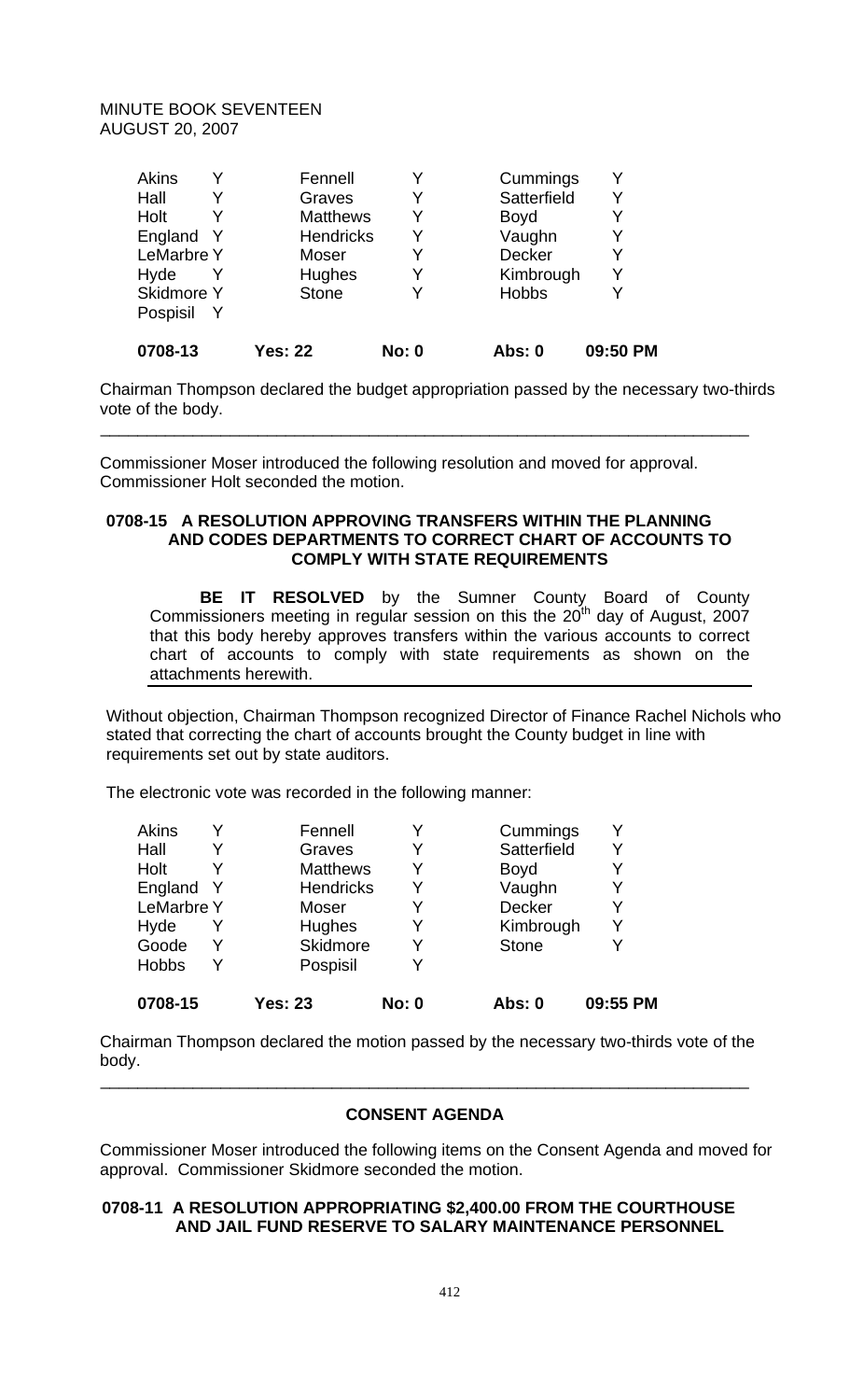> **BE IT RESOLVED** by the Sumner County Board of County Commissioners meeting in regular session on this the  $20<sup>th</sup>$  day of August, 2007 that this body hereby appropriates \$2,400.00 from the Courthouse and Jail Fund Reserve Account (112-39000) to the Salary Maintenance Personnel Account (101-51800-167).

### **0708-12 A RESOLUTION APPROPRIATING UP TO \$15,000.00 FROM THE COUNTY GENERAL FUND RESERVE TO DATA PROCESSING EQUIPMENT FOR THE OFFICE OF THE LAW DIRECTOR**

 **BE IT RESOLVED** by the Sumner County Board of County Commissioners meeting in regular session on this the  $20<sup>th</sup>$  day of August, 2007 that this body hereby appropriates up to \$15,000.00 from the County General Fund Reserve Account (101-39000) to the Data Processing Equipment Account (101-51400-709) for update of computer system for the Office of the Law Director.

### **0708-14 A RESOLUTION APPROVING TRANSFERS WITHIN THE STATE TAX DATA PROCESSING ACCOUNTS IN THE AMOUNT OF \$5,000.00**

**BE IT RESOLVED** by the Sumner County Board of County Commissioners meeting in regular session on this the  $20<sup>th</sup>$  day of August, 2007 that this body hereby approves a transfer in the amount of \$5,000.00 from the State Tax Data Processing Account (101-52300-309) to the State Tax Data Processing Account (101-52400-309) for correction of accounts.

### **0708-16 A RESOLUTION DECLARING VARIOUS ITEMS AS SURPLUS AND AUTHORIZING SALE OF SAME PURSUANT TO EXISITING POLICIES AND PROCEDURES**

**BE IT RESOLVED** by the Sumner County Board of County Commissioners meeting in regular session on this the  $20<sup>th</sup>$  day of August, 2007 that this body does hereby declare the items from the Portland Library and Animal Control as surplus as shown on the attachments herewith; and

**BE IT FURTHER RESOLVED,** that the sale of the same is authorized pursuant to existing policies and procedures.

\_\_\_\_\_\_\_\_\_\_\_\_\_\_\_\_\_\_\_\_\_\_\_\_\_\_\_\_\_\_\_\_\_\_\_\_\_\_\_\_\_\_\_\_\_\_\_\_\_\_\_\_\_\_\_\_\_\_\_\_\_\_\_\_

### **PROPERTY TAX REFUNDS**

The following property tax refunds were included on the Consent Agenda: New Roads, Inc., \$608.89; and Cracker Barrell, \$36.79 – Property Tax Collections

\_\_\_\_\_\_\_\_\_\_\_\_\_\_\_\_\_\_\_\_\_\_\_\_\_\_\_\_\_\_\_\_\_\_\_\_\_\_\_\_\_\_\_\_\_\_\_\_\_\_\_\_\_\_\_\_\_\_\_\_\_\_\_\_\_\_

The electronic vote on the Consent Agenda was recorded in the following manner:

| 0708-CON          |   | <b>Yes: 22</b>   | <b>No: 0</b> | <b>Abs: 1</b> | 09:57 PM |
|-------------------|---|------------------|--------------|---------------|----------|
| <b>Hobbs</b>      | Y | Pospisil         |              |               |          |
| Goode             |   | <b>Skidmore</b>  | Y            | <b>Stone</b>  | Α        |
| Hyde              |   | <b>Hughes</b>    |              | Kimbrough     | Y        |
| <b>LeMarbre Y</b> |   | Moser            | Y            | Decker        | Y        |
| England           |   | <b>Hendricks</b> | Y            | Vaughn        | Y        |
| Holt              |   | <b>Matthews</b>  | Y            | <b>Boyd</b>   |          |
| Hall              |   | Graves           | Y            | Satterfield   | Y        |
| Akins             |   | Fennell          |              | Cummings      |          |